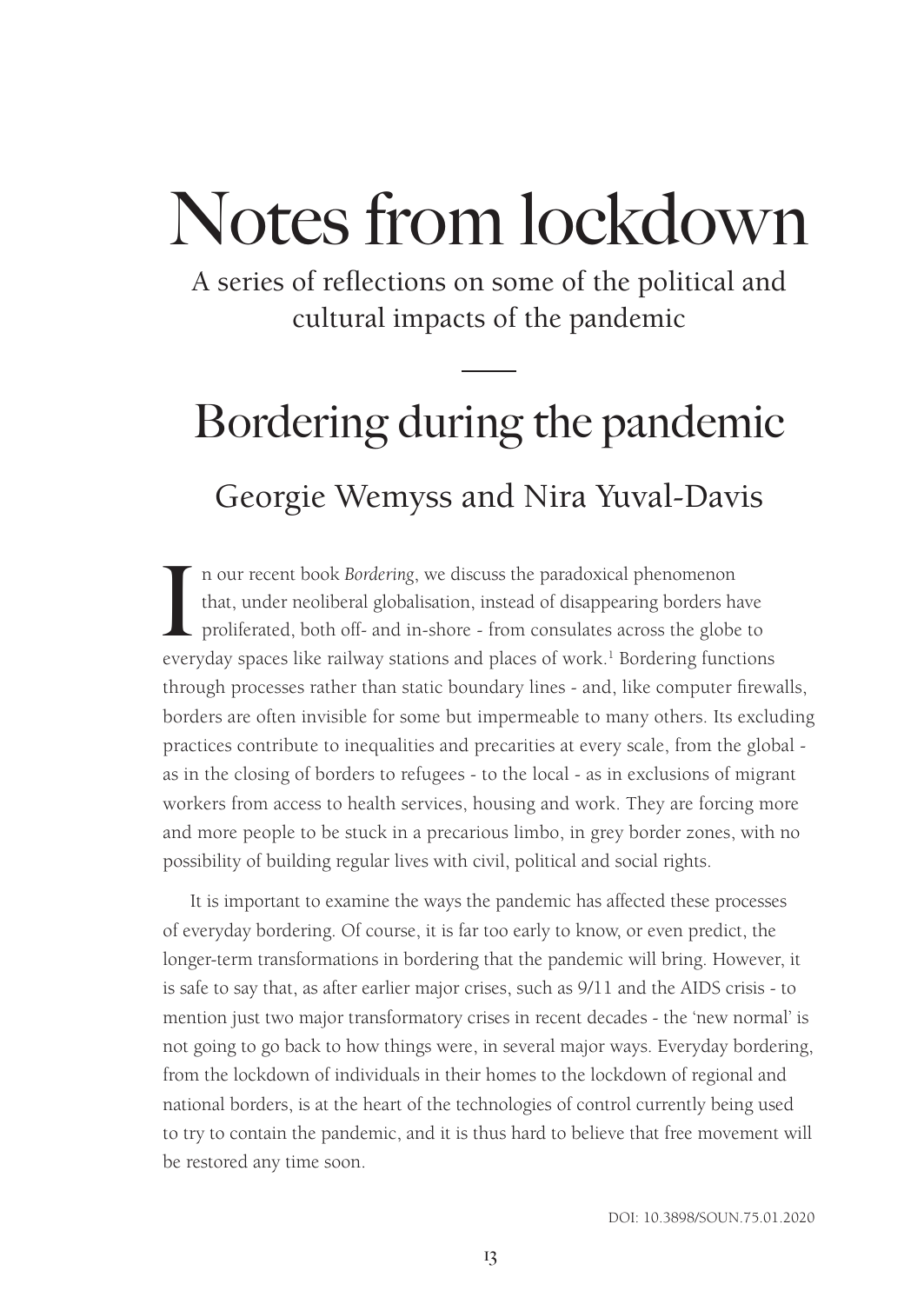#### **The reinforcement of boundaries**

Free movement, of course, has never been free for most people. Border controls may be invisible or easily passed through by some, but they have been blocking the majority for many years. The main facilitators for passing through them are money and/or the possession of skills required by the neoliberal economy. We can see these permeable firewalls continuing to operate during the pandemic, at different ends of the scale. The super-rich are still able to travel in their private jets without being subject to the usual restrictions, and seasonal workers from Eastern Europe are being flown into the UK by the farming industry to ensure that fruit is being picked.

Two weeks into the lockdown, however, the Home Office published its guidance for post-Brexit immigration rules, aimed at preventing low-paid workers - those same key workers on which healthcare services are currently depending - from working in the UK. Even this glaringly obvious dependence on migrant workers could not deflect the government from its populist drive to restrict freedom of movement.

Across the globe, practices of everyday bordering have been reinforced by, and have themselves reinforced, the growth of nativist extreme right movements, which have brought to power authoritarian rulers in many countries, and were a major factor in galvanising support for Brexit in the UK. Blaming and scapegoating the 'Others' has been a reaction to the pandemic at every level, from Trump calling the coronavirus 'the Chinese virus', to social media blaming George Soros in the traditional antisemitic blood conspiracy theories, to the growing incidence of street hate crimes - including health workers reporting abuse from strangers for leaving their homes.

One of the positive 'side effects' of the lockdown has been the development and reinforcement of mutual aid groups in local communities. Neighbours have got to know each other, and have helped elderly and vulnerable people with their shopping etc. However, the other side of the strengthening of local bonds has been the rejection of 'others'. Local media have reported people crossing county borders as violating lockdowns - *Kent Online* reported 'Lockdown louts from London have been fined after once again invading the county', after being found by 'enforcement officers from the council who were patrolling the area'.<sup>2</sup> This has been aided by regional bordering policies, which in some countries, such as Italy, have meant the official closure of regional borders for non-essential traffic; in the UK, Sussex police, for example, praised 'the amazing community spirit across Sussex', whilst noting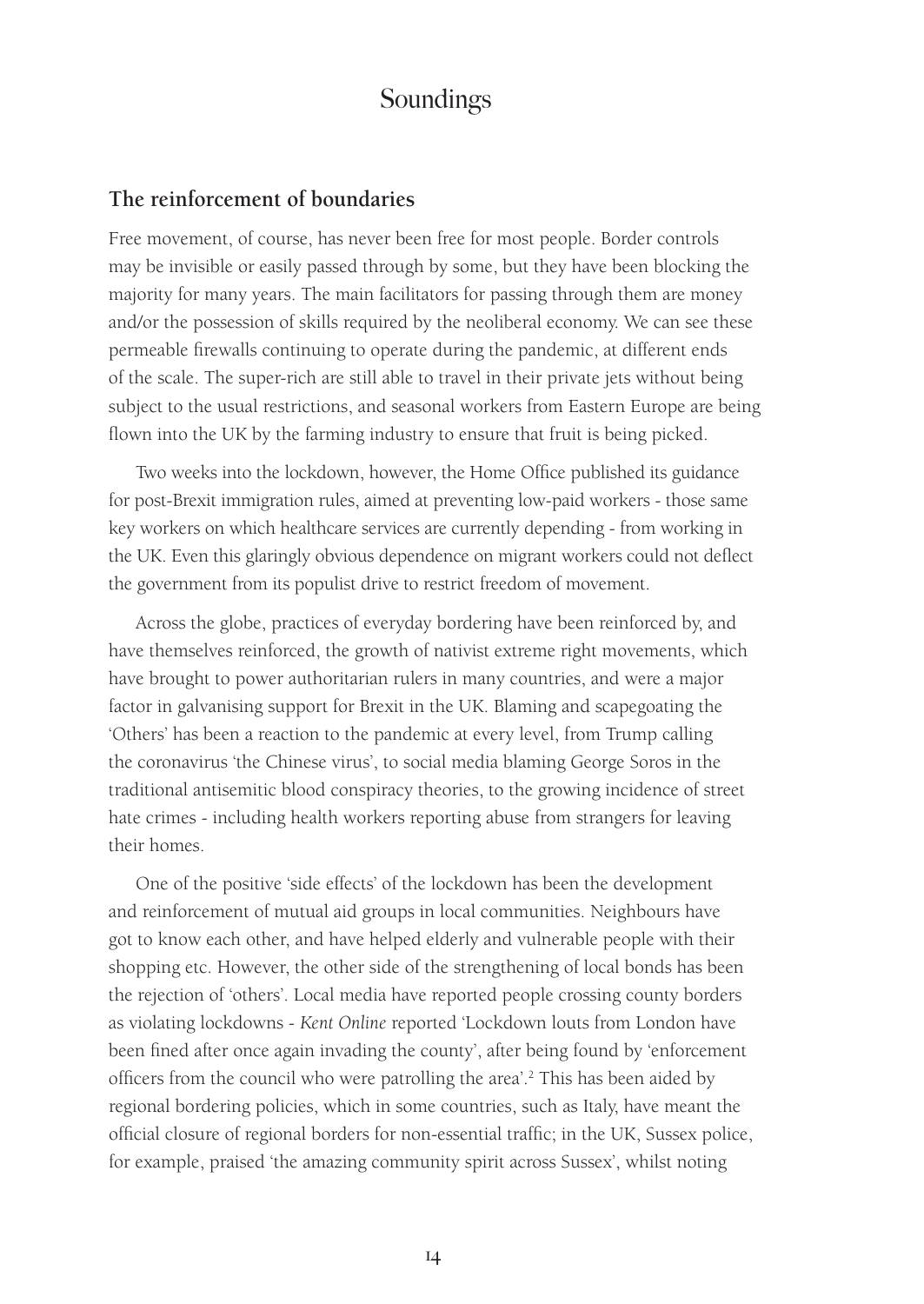that 'Unfortunately, a small number of people from outside of the county deemed it appropriate to visit the area'.3

The purpose of this argument is not to oppose bordering policies in the age of the pandemic, but rather to argue that using them as almost the only counterpandemic measure is dangerous, both now and in the future. This is particularly the case given that voluntary lockdown policies on their own - without mass testing and sufficient protective equipment for those who are not in isolation - cost many lives, as well as creating psychological, social and economic hardships.

Some of the bordering practices operating during the crisis reflect continuing and intersecting political projects of governance and of belonging. Very few states have recognised all migrants as fully entitled members of society during the pandemic; only a few states have recognised the right of all members of societies for minimum income during the pandemic; and policies aimed at the exclusion and deprivation of all those who live in national and global grey limbo zones are endangering the lives of millions across the globe.

Everyday bordering policies are evolving in which the surveillance of people is reaching sci-fi dimensions. Similar Covid-19 related technologies are being developed globally by authoritarian and liberal governments. Israel has authorised counter-terrorism surveillance to track coronavirus patients; compulsory colourcoded health apps determine whether individuals can travel in China; and Russia uses face recognition technologies to enforce self-isolation. In Hong Kong and Singapore, Covid-19 apps identify locations and contacts of individuals. European governments are copying these apps whilst also collecting telecom data and using drones to spot transgressors.

Such developments add force to Yuval Noah Harari's speculations that the epidemic may normalise biometric surveillance, with authorities becoming able to detect people's emotions as well as their lifestyles and whereabouts. This would be the utmost paradox: a borderless world with the most tightly operated everyday bordering technology.

#### **The extension of 'grey zones'**

Increasing numbers of people are currently 'suspended' in grey zones across the globe - spaces whose residents live outside the protection of contemporary states.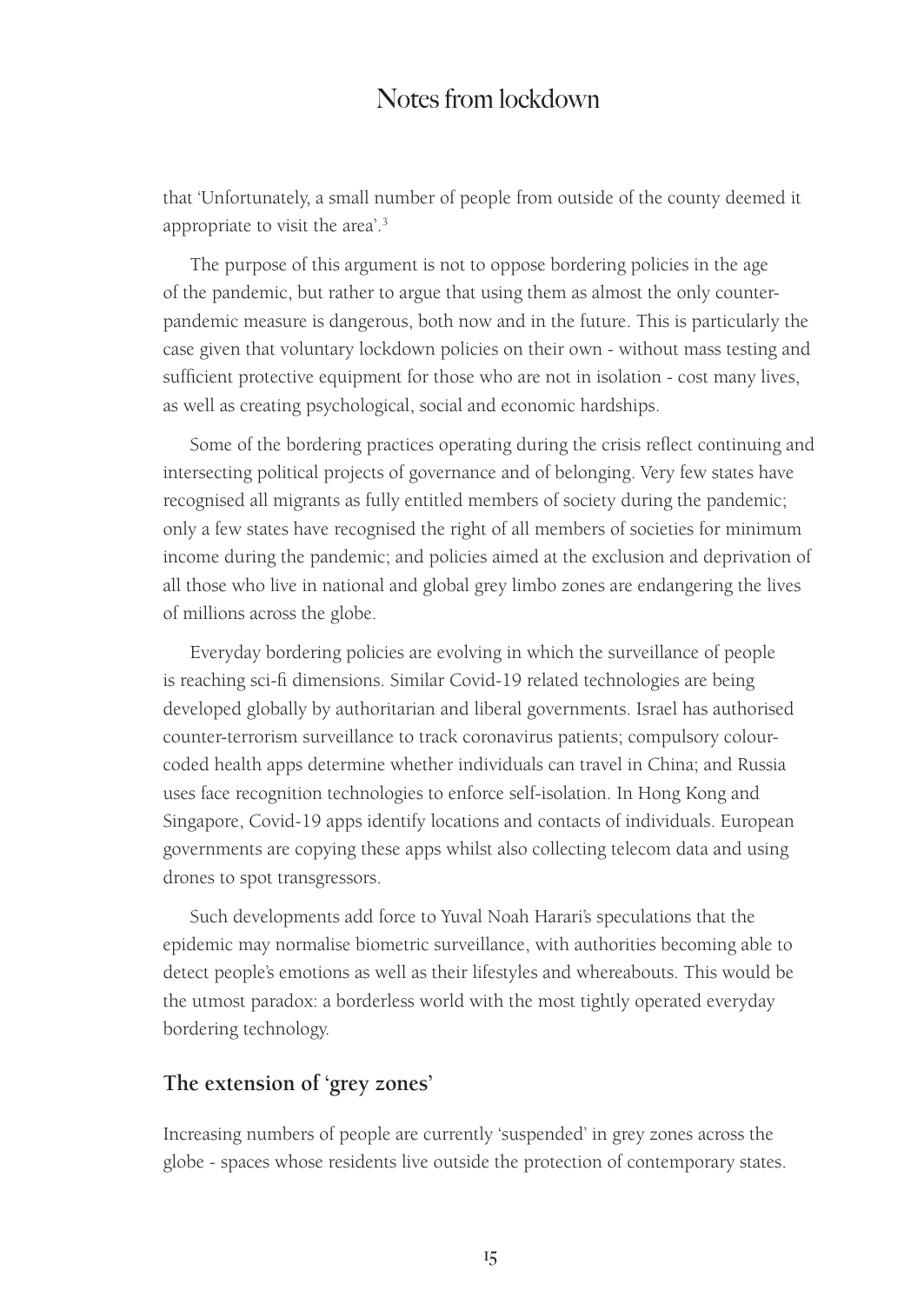These spaces are neither socially nor spatially neutral creations - they are likely to be occupied by specific groups living in particular places, and experienced differently according to individuals' social and economic positionings. We believe that national and local Covid lockdowns have led to a creeping expansion for these exclusionary and menacing grey zones: in the global north they are now inhabited by older citizens, low-paid care-workers in residential homes, precarious workers and overseas students; while across the globe they are making life even more difficult for mobile labourers and people seeking refuge.

The lockdown has had hugely disproportionate effects on elderly people confined in residential homes, and it has also extended the grey zone inhabited by citizens who were previously just about surviving in precarious jobs. And this zone has now become a looming prospect for increasing numbers of UK citizens, including those in previously 'secure' work, especially for those who need to cross income thresholds and demonstrate suitable accommodation to reunite with family living abroad. Furthermore, since the lockdown of universities, many students have been trapped in the UK, dependent on charity because the precarious work on which they previously relied no longer exists.

Racialised workers on cruise ships and migrant miners across the global south have become more like prisoners in the Covid-19 lockdowns. At the beginning of the pandemic the media focused on wealthy passengers stranded in the ocean on cruise ships, denied access to a series of ports and dependent on their governments to repatriate them whilst the crew who looked after them remained invisible. Three months later, sick and isolated crew from across the global south are confined to cabins in leisure ships registered to low-regulation states that exist outside the jurisdiction of the countries where they sail.

When lockdown policies were declared, in many cities, including in India and Chile, workers from rural areas were evicted and stranded with no public transport operating. The numbers of those who have died after starting to walk home to their remote villages are unknown, while many thousands who cannot prove their citizenship have been threatened with arrest and being put in detention camps, with no adequate sustenance, let alone proper care or social distancing. Documented migrant labourers, including in the Gulf states, have experienced unemployment and loss of income, but for the reserve armies of undocumented migrant labourers the situation is even worse: they have been forced in many countries to hide to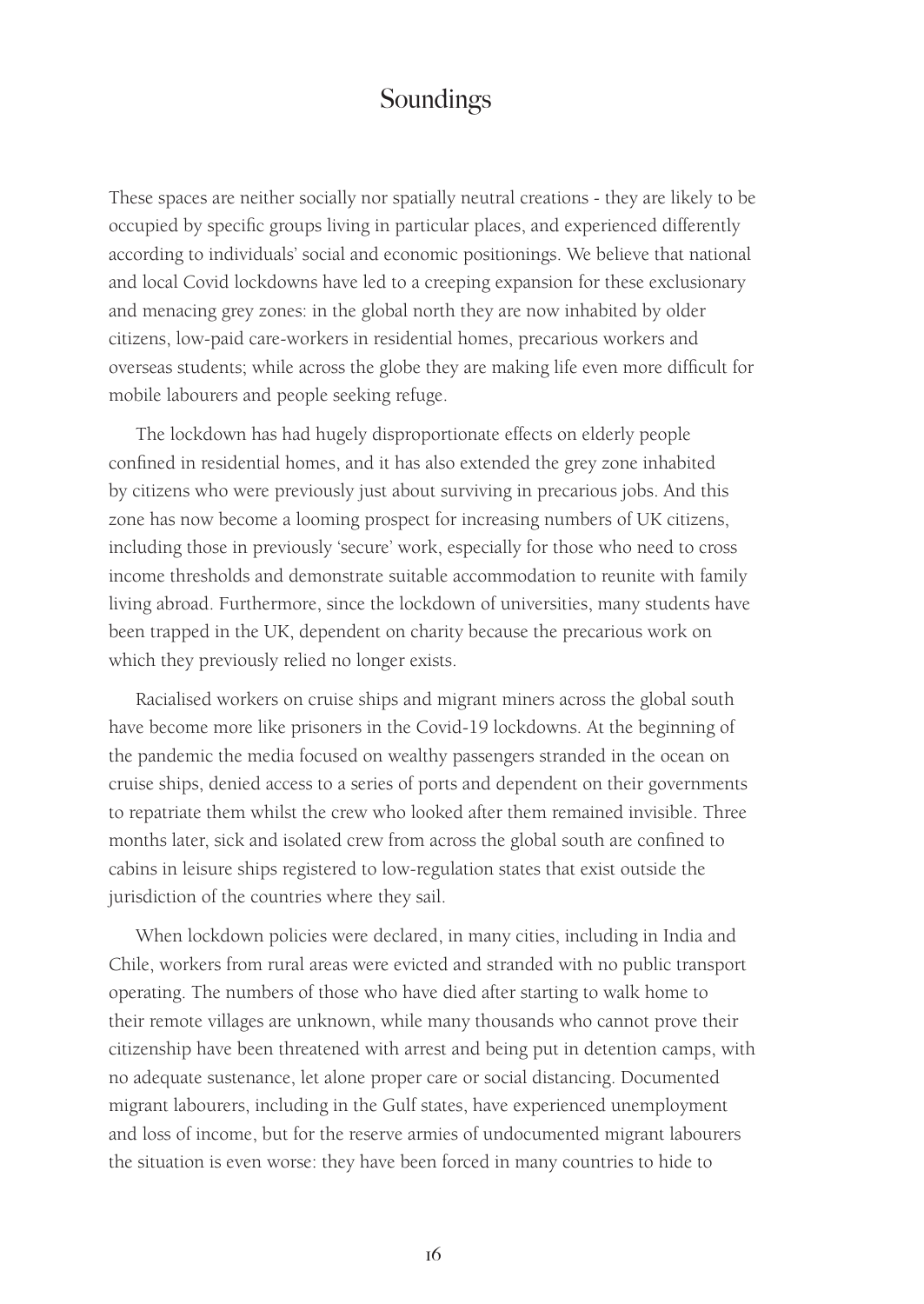escape detention by the authorities.

Meanwhile, the longstanding grey zones in which some refugees have been forced to live for decades have become harsher and more dangerous. In Bangladesh, the government has withdrawn 80 per cent of humanitarian aid staff, severely limiting aid to the 900,000 Rohingyas confined to camps near the Myanmar border. In Calais, the minimal food resources provided by the French state to refugees have been halted, and food distribution left to a dwindling group of volunteers.

In the UK, hostile environment discourses and everyday bordering policies have led to asylum seekers not accessing health services to which they are entitled, in (justified) fear that their personal details will be reported to the Home Office, and/ or because they are asked to pay full charges as private patients and cannot afford to pay them.

The worry is that with growing suspensions of democratic and civil rights under the pandemic regime, and the growing dependency on surveillance as the basic technology to regulate all citizens' movements, any rights-based approach which would protect those in the grey zones will be further delegitimised. People suspended in the grey zones are going to be even more excluded from the social and political contracts that states are currently engaged in rewriting.

*This is an edited and revised version of blogs previously posted on the Social Scientists Against the Hostile Environment website*: https://acssmigration.wordpress.com.

#### **Notes**

1. Nira Yuval-Davis, Georgie Wemyss and Kathryn Cassidy, *Bordering*, Polity 2019. One of the things we explore in the book is the many bordering functions that governments have imposed internally, through compulsory checks on migration status before engaging in many everyday activities/necessities - e.g. for work, study, housing, medical care.

2. https://www.kentonline.co.uk/folkestone/news/fines-issued-as-more-people-floutlockdown-rules-225646/.

3. https://www.bbc.co.uk/news/uk-england-sussex-52279129.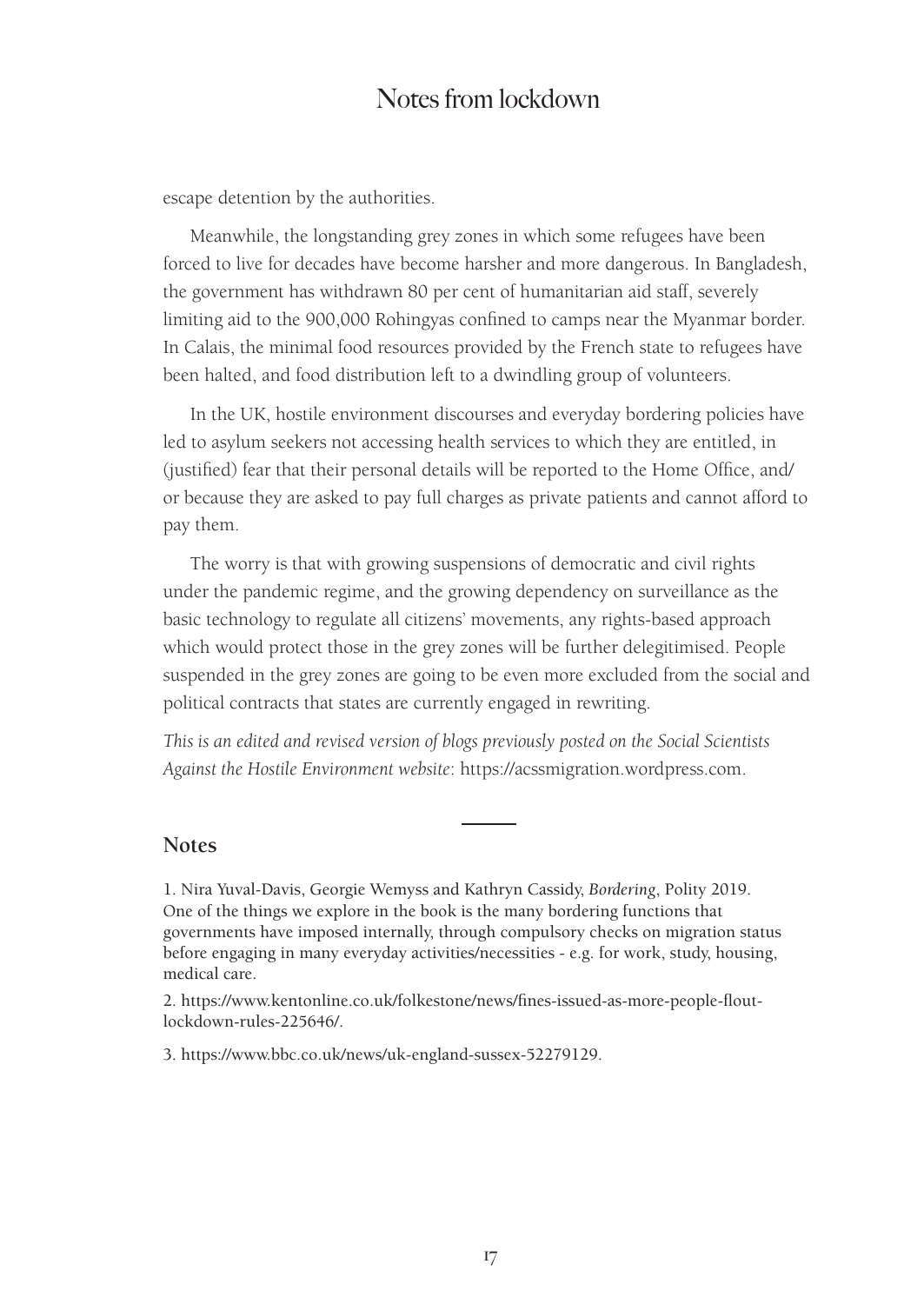# NHS workers and the UK media Hannah Hamad

Since the onset of the Covid-19 crisis in the UK, there has been more commentary and debate about NHS workers flying around the online scape than it has been possible to keep up with. However, some issue risen to particula commentary and debate about NHS workers flying around the online mediascape than it has been possible to keep up with. However, some issues have risen to particular prominence over the weeks since the crisis intensified, some of the most noteworthy of which include the Tory hypocrisy of #ClapForNHS, the entrenched devaluation of nurses that this crisis has shone a new light on (and hopefully intervened in), and the NHS workforce's dependence on BAME people who live and work under a government whose party is openly hostile to us.

News media footage of Prime Minister Boris Johnson and Chancellor Rishi Sunak standing either side of the door at 10 Downing Street clapping for NHS workers on 26 March has quickly become an iconic image of Britain in the time of Covid-19. But for those who support the existence, principles and mission of the NHS, the sound of their clapping rings hollow. The Tories have been attacking and eroding the NHS with damaging policy reform and legislation for decades. From the Thatcher government's introduction of competitive tendering, outsourcing and the marketisation of internal services, through the introduction of 'Private Finance Initiatives' under Major, the implementation of the Health and Social Care Act of 2012 under Cameron, and his ill-judged EU referendum - the outcome of which has produced a crisis in the NHS workforce like no other - the Tories have enacted change after damaging change to the detriment of the ability of beleaguered frontline workers to do their jobs as effectively and safely as they should.

The incongruous reliance by the PM and his spokespeople on the anachronistic and sub-Churchillian rhetoric of wartime when talking about the crisis, the NHS and its workers only emphasises a point that was made earlier this year by a character in the BBC's *Call the Midwife*. This is that the role played by Winston Churchill in the formation of a comprehensive NHS, free at the point of use, has long been exaggerated. (This is a point that continues to be disputed by historians. What is not in doubt is that Churchill's Tories voted against it 21 times.<sup>1</sup>) In the opening episode of the always socially critical, often radical, flagship Sunday night drama series that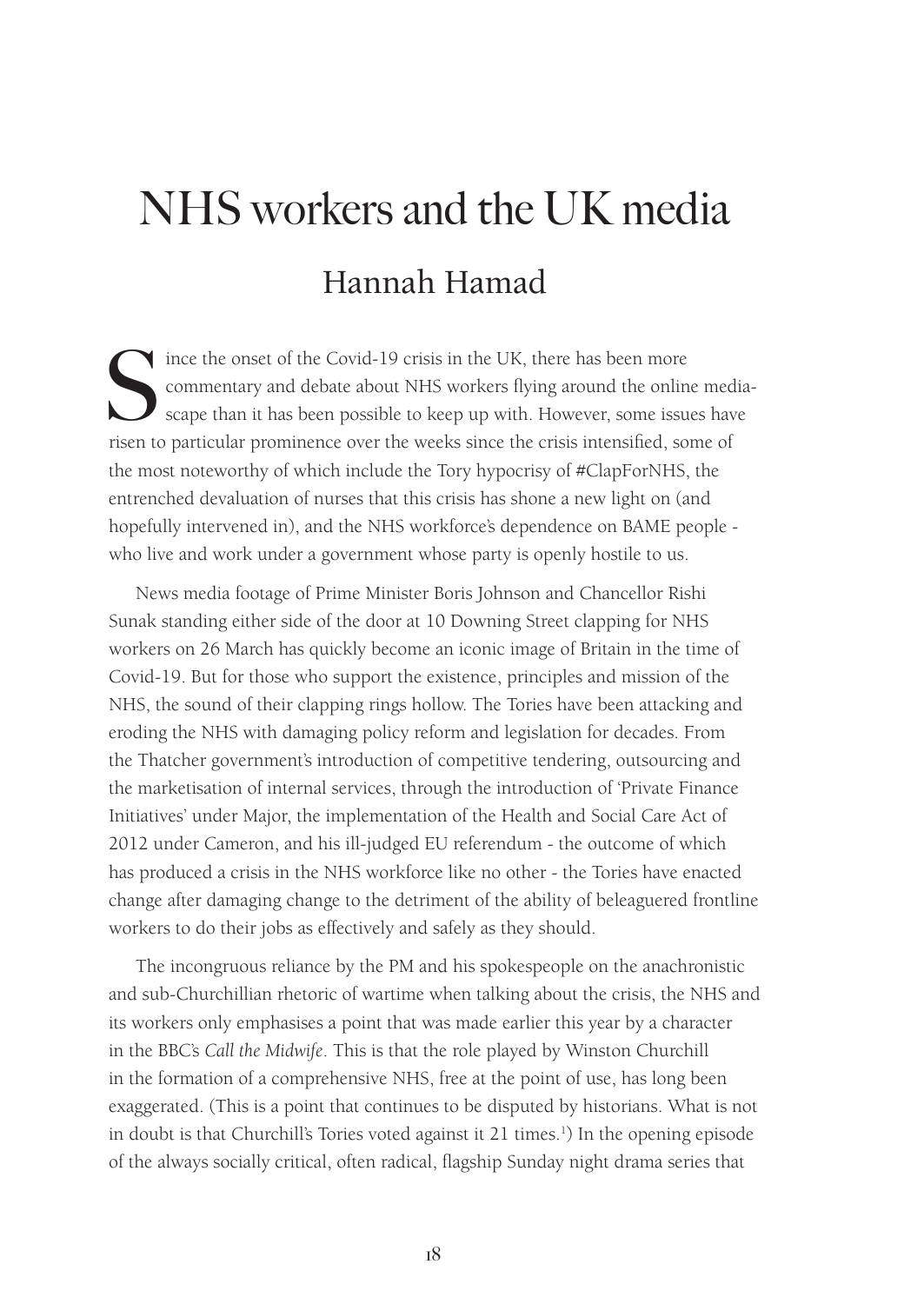aired at the beginning of the year - as the crisis was unfolding - the show's resident physician, Dr Patrick Turner (Stephen McGann), tore into the Conservatives. A clear line under the litany of hypocrisies they have uttered and enacted in the name of the NHS through the decades was drawn when the doctor lambasted remarks made about the health service in the depicted aftermath of the death of the former PM: 'The NHS had nothing to do with Churchill, or his party'. Today's NHS certainly has nothing to do with Churchill, and no amount of pseudo-wartime posturing and hypocritical hand-clapping by Boris Johnson or his cabinet will change this.

Lest we forget, it was just a few weeks ago, as the Covid-19 crisis was really taking hold in the UK, that the mainstream media was reporting on the staffing crisis in the NHS, which has been exacerbated by the exodus from the service of EU-citizen NHS workers who have left this country in their thousands in the years since the referendum. This produced a crisis in the workforce that left the UK in the position of having 43,000 vacant nursing posts at the outset of a global pandemic that has placed truly unprecedented levels of pressure on the service and its workers. And long before the Covid-19 crisis had even emerged, the NHS was already under more pressure than it had ever been, not just because of the recent departure from the service of these EU workers, but thanks to a decade of austerity cuts, and the negative impact of the implementation of the 2012 Health and Social Care Act, which fundamentally changed the nature of the service as we had previously known it.

On 2 April 2020, Louise Condon, Professor of Nursing at Swansea University, wrote an impassioned letter to *The Guardian* about the way in which the nation's nurses were being spoken about and depicted in the media: as she argued, in news reportage about frontline NHS workers treating and caring for the infected, the work of nurses was frequently being devalued, disrespected and de-professionalised.<sup>2</sup> This phenomenon, although it is far from new, seems all the more egregious at the present time, when nurses and fellow healthcare professionals and NHS colleagues are risking (and in some cases losing) their lives. Many will by now have seen footage of flummoxed Health Secretary Matt Hancock on BBC *Question Time* on 2 April admitting to Dame Donna Kinnair of the Royal College of Nursing that he didn't know that nurses dying of Covid-19 were at that time not even being counted: 'four doctors have died so far … and some nurses'.3

In Condon's view, representation and perception are an integral part of the undervaluing of nurses. In posing the question 'When will the media wake up to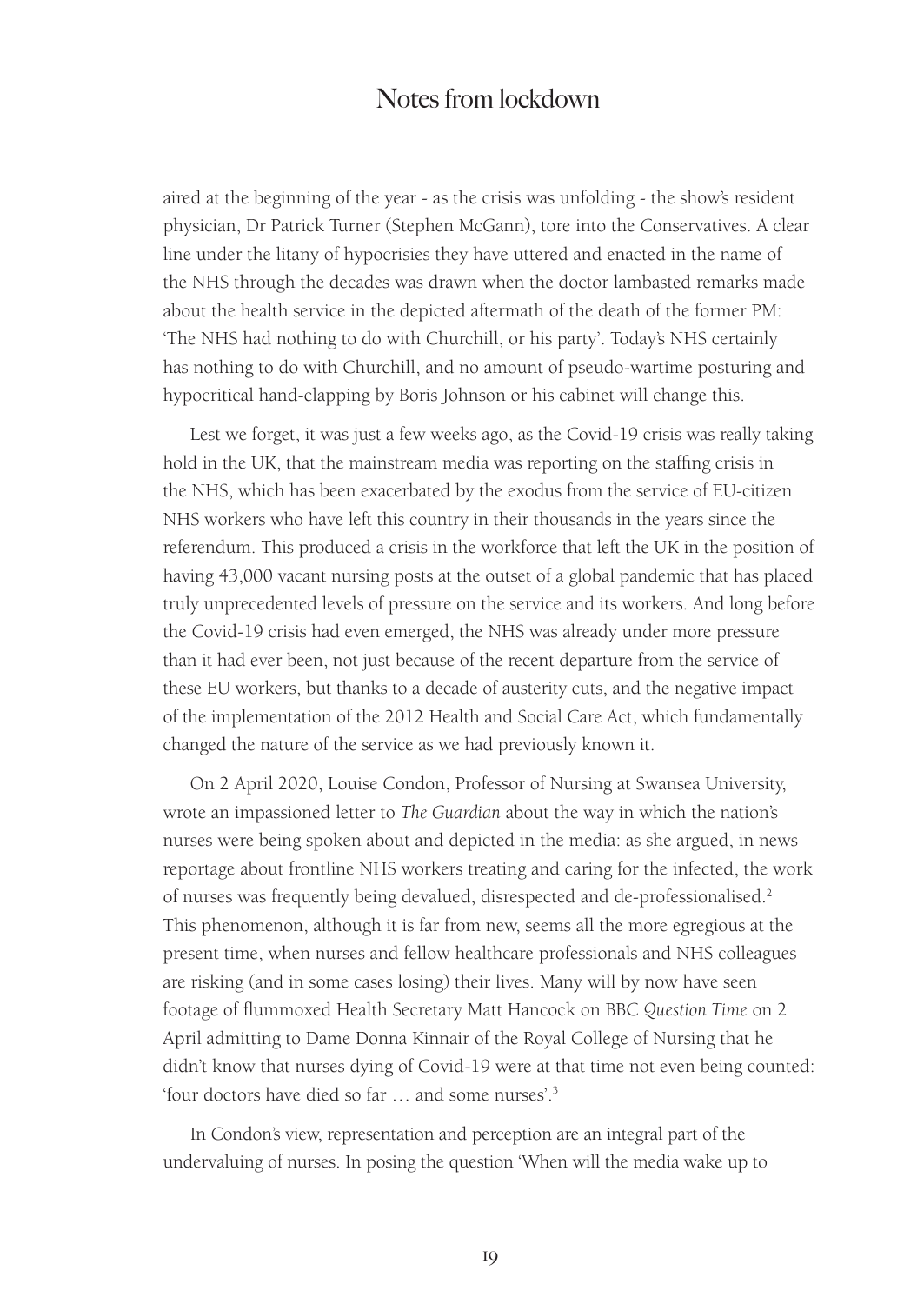the fact that nurses are not angels but highly competent clinicians?' she gets right to the heart of the issue - the media and popular cultural representation of nurses that has plagued public understanding of their professional status and clinical skills for decades. Thirty-five years earlier, nurse and writer Jane Salvage was already highlighting that in viewing the nurse as 'a selfless ministering angel' it was easy to lose sight of them as 'a skilled worker' doing 'a difficult and complex job'.<sup>4</sup> In the same article Salvage also drew attention to the extent to which the NHS has been dependent on the labour of nurses of colour throughout its history. This remains the case today.

In 2016 the BBC documentary *Black Nurses: The Women Who Saved the NHS*  shone an important light not only on the crucial contributions made by BAME workers to the viability of the NHS as an institution right from its inception, but also on the racist abuses these nurses have suffered from patients and colleagues, and continue to suffer today. This is something that Sonia Sodha makes painfully clear in a recent *Guardian* article in which she holds the government to account for the racist policies of its party.<sup>5</sup> One of the most vicious of these has been its treatment of Windrush migrants, including 85-year-old former NHS nurse Icilda Williams, who, after thirty years' service nursing this nation, was repeatedly refused entry to the country after she retired.

It is not long since the Prime Minister left the intensive care unit and ward at St Thomas's Hospital in London, where he was treated for his Covid-19 infection by, among other NHS workers, lung specialist Dr Luigi Camporata, an EU national from Italy; nurse Luis Pitarma, an EU national from Portugal; and nurse Jenny McGee, an immigrant from New Zealand. He has been outspoken in thanking these nurses in particular for saving his life.

Time will tell if Mr Johnson's stance on the value of these NHS workers will extend beyond this individual expression of gratitude to reach his politics: whether, for example, when the worst of this crisis is over, he will re-evaluate reported Tory intentions to include the NHS in a trade deal with Donald Trump. Will his party, which cheered in the House of Commons in 2017 after they had voted down a bill to increase the pay of NHS staff, in time to come reconsider their literal devaluation of these workers?6 Early signs suggest not. On 24 June 2020, a Parliamentary vote was taken on an opposition motion to introduce weekly Covid-19 testing for NHS and social care workers.<sup>7</sup> Johnson's Tories comprehensively voted it down. The clapping has stopped.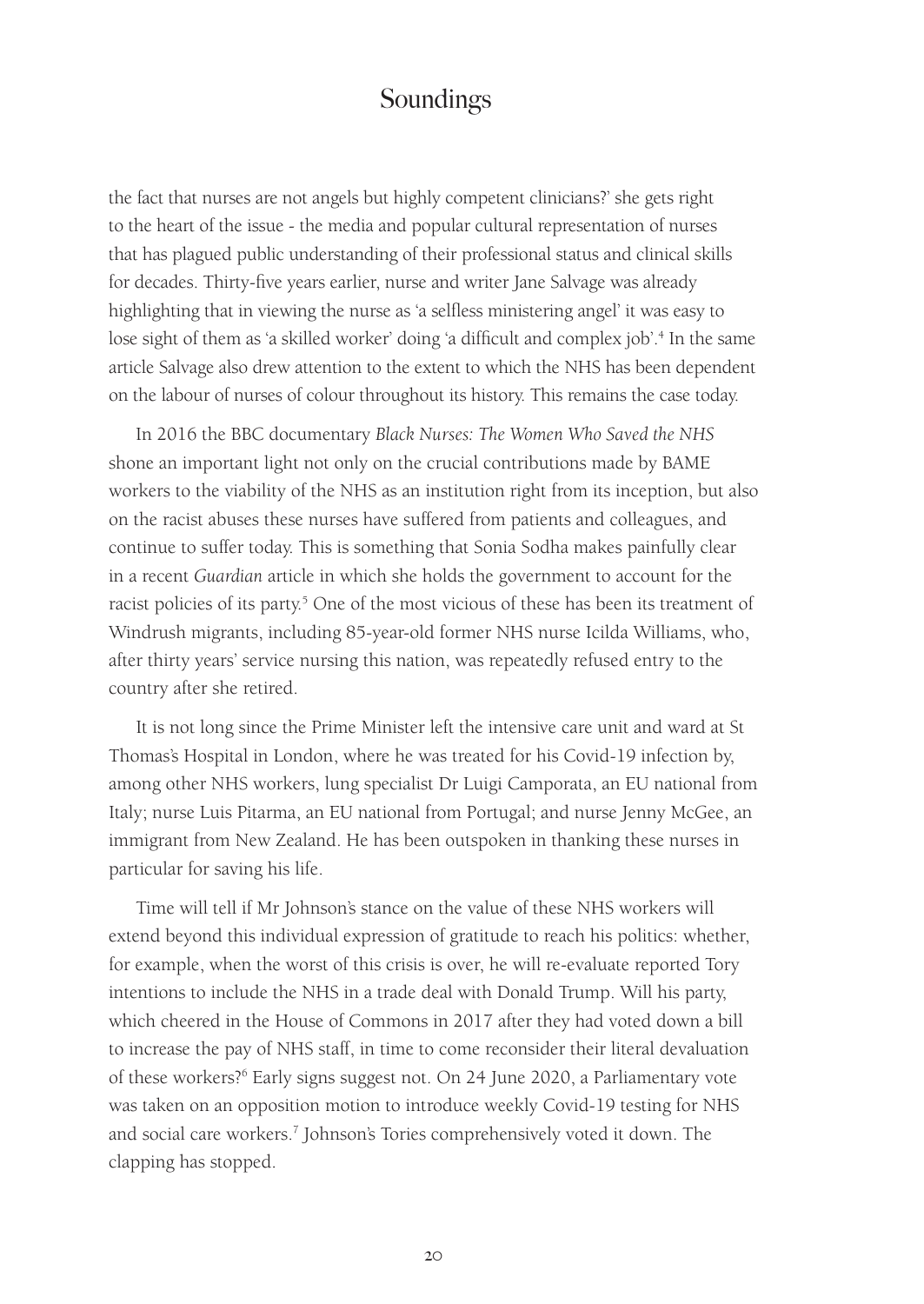#### **Notes**

1. https://blogs.lse.ac.uk/politicsandpolicy/why-should-the-people-wait-any-longer-howlabour-built-the-nhs/.

2. https://www.theguardian.com/society/2020/apr/02/its-time-nurses-got-the-recognitionthey-deserve.

3. https://www.independent.co.uk/news/uk/home-news/coronavirus-matt-hancockquestion-time-bbc-video-nurses-deaths-a9446076.html.

4. Jane Salvage, 'Nurses - Behind the Painted Smile', *Spare Rib* No 153, April 1985. See also her book *The Politics of Nursing*, Heinemann, 1985.

5. https://www.theguardian.com/world/2020/apr/05/nhs-heroes-and-targets-of-racists.

6. https://www.youtube.com/watch?v=s6\_MfQ9FloE. This has become more famous since the Covid-19 crisis, thanks to its widespread recirculation.

7. https://votes.parliament.uk/Votes/Commons/Division/802#noes.

# Back to normal in Newham?

# Joy White

It was seeing the bouquets of flowers outside the surgery that stopped me in my tracks. The rising and disproportionate number of deaths due to Covid, particularly among Black and ethnic minority communities, had been a ma t was seeing the bouquets of flowers outside the surgery that stopped me in my tracks. The rising and disproportionate number of deaths due to Covid, particularly among Black and ethnic minority communities, had been a main the supermarket let us know that we were in a period of quarantine or lockdown depending who you spoke to. But it was on a walk in an almost deserted high street in May 2020 that the impact of Covid-19 really hit home. The flowers were for one of the GPs, who had died from Covid-19.

On 1 May the Guardian reported that in Newham people had been dying from Covid-19 at a much higher rate than anywhere else in the UK.<sup>1</sup> The borough is close to the UK's major financial districts - the City of London and Canary Wharf. Yet, in contrast to the great wealth of the City, Newham has for a long time been lived in by people on much lower incomes. As in other parts of the country, Covid-19 has revealed these inequalities in new ways.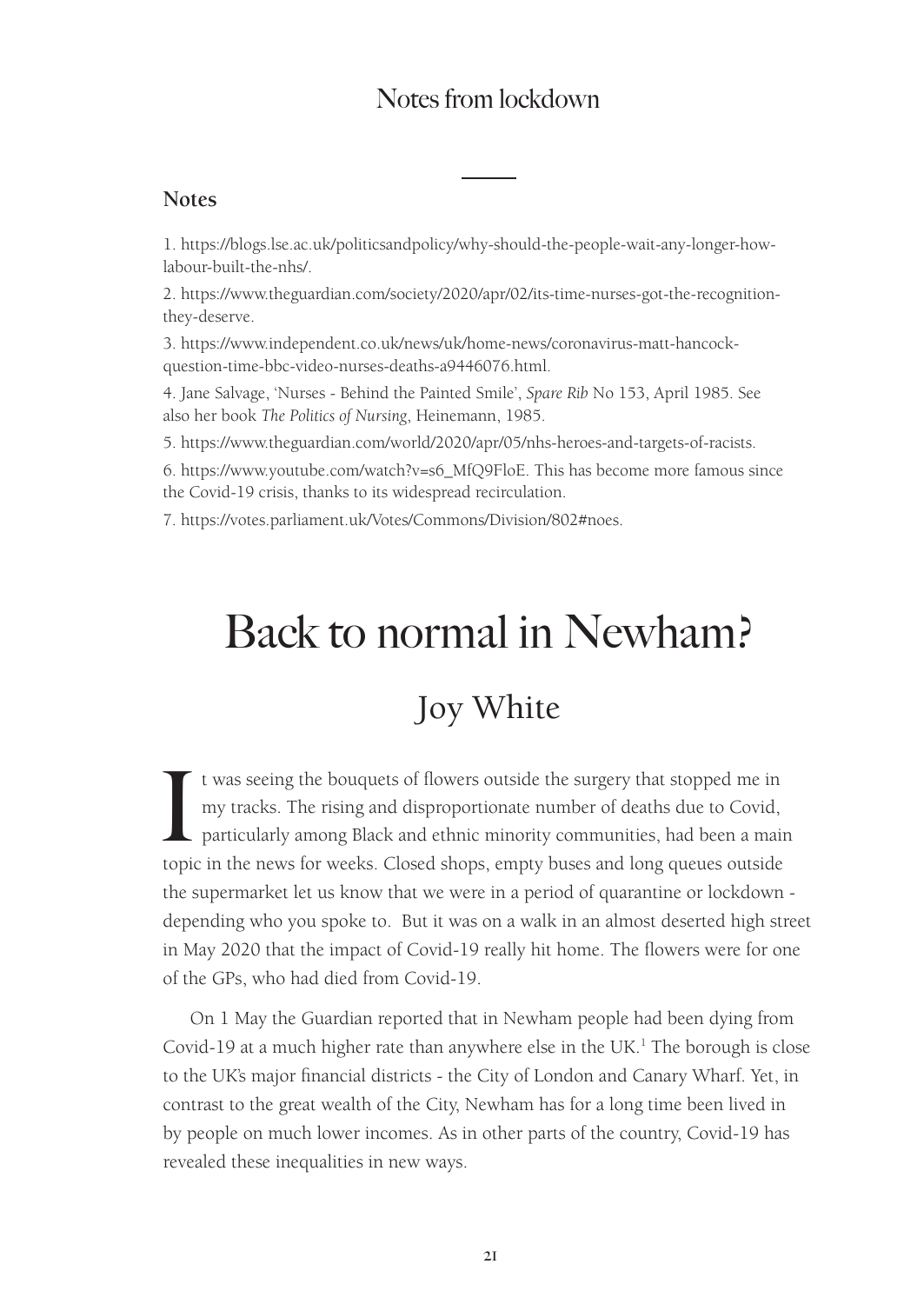Situated roughly five miles to the east of the City of London, Newham is a predominantly young borough. With a median age of 31.9, and with 72% of the population claiming a Black or ethnic minority background, it is one of the most culturally diverse areas in the UK. The multicultural nature of the area is in keeping with its history as a location for significant migration from former Commonwealth countries and beyond.

Because of its location, Newham has been undergoing a period of extensive regeneration and redevelopment, particularly in areas near the docks, and around the Olympic Park in Stratford. House prices and rents have risen across the borough, but only a very small percentage of new builds are allocated to social housing. The new Crossrail route has three stations in Newham, making the area even more desirable for those that can afford it.

There are plans to create 35,000 jobs and 4000 new homes in the Royal Docks and 40,000 jobs in Stratford. Currently residents are employed mainly in occupations that are relatively low-paid, including health, care and retail. These patterns are unlikely to change for most residents.

Being a host borough for the London 2012 Olympics was supposed to bring benefits to the borough in terms of more jobs, better opportunities and affordable housing. Almost ten years later, promised opportunities have not materialised in any substantial way. Longstanding Newham residents are still low paid, with a below average median salary of 24,923, but they still live in expensive housing - London rents are some of the highest in the country, no matter which borough you live in. Newham is place of contrasts, with newly gentrified spaces displaying pockets of wealth while other parts of the borough experience some of the worst overcrowding in the country.

On a national scale the UK government's shambolic response to the Covid-19 pandemic has revealed the gaping cracks in our systems. Dire conditions in the criminal justice system, the NHS, and in health and social care have been exposed.

We can see with great clarity what it is like to live with very little money, no back up and few resources. We are becoming more and more aware that for some the interactions with state agencies, benefit systems, and the police are fearful and problematic. We cannot help but know that living cheek by jowl in the inner city brings its own pressures.

Like many inner city areas, Newham has been on the receiving end of almost a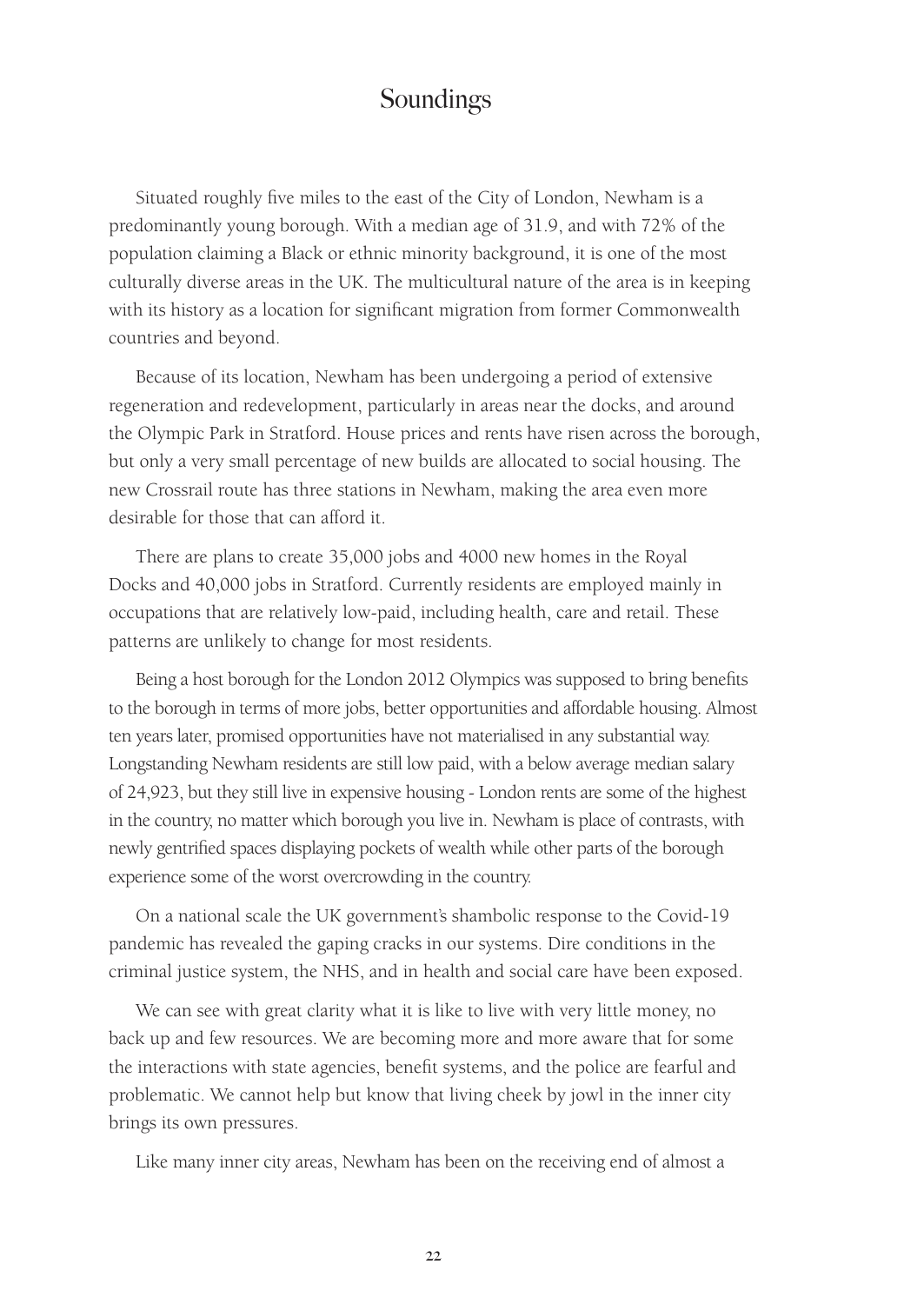decade of austerity measures. Unemployment rates remain high, and 52% of children live in poverty. An 81% cut in youth services has left young people with little to do and few places to go.<sup>3</sup> Affordable housing is in short supply; despite regeneration, large numbers of people - 45 per 1000 - are still living in temporary accommodation.<sup>4</sup>

Throughout the lockdown period, young people have watched their parents going to work, or have worked themselves on the front line: in health care, social care, retail and delivery services. As lockdown is beginning to ease, what do we know about its physical and emotional effects? The repercussions of staying in and having little social contact, and the constant news bulletins about death, are yet to be revealed, but no doubt they will be long lasting. Somehow, we have to come to terms with widespread loss and grief, as well as the recognition that deaths were exacerbated by institutional racism, inequality and poverty.

As the economy goes into freefall, already there are rumblings of further austerity measures, with tax rises and cuts to public spending. A sharp rise in unemployment for young adults is predicted (including graduates). Young people need hope for the future and hope for a better world, and they are actively resisting the ways in which present social, economic and racial inequality are depicted as the natural order of things. Communities of mutual aid and support are being established and developed.

The government continues to borrow money to prop up the economy. Furlough schemes, payment holidays and 'bounce back' loans to keep us going for now. What happens when we return to 'normal'?

The blooms outside the GP surgery have dried up and been cleared away. Slowly, the shops in the High Street are reopening - although some of the smaller establishments are now up for let. But post-industrial Britain remains committed to a neoliberal agenda, as if there is no other way. It is almost impossible to create an independent life as a young Black adult in the inner city. Young people who have grown up in the UK over the last forty years are trying to create a stable foundation out of uncertain conditions - zero-hours and fixed-term contracts, and a gig economy where most tasks have been outsourced.

As one of the world's richest nations, we need radical reform. We cannot justify going back to how things were. The 'normal' that we had of hyper-individual, neoliberal affect presented as common sense has no place in the world that comes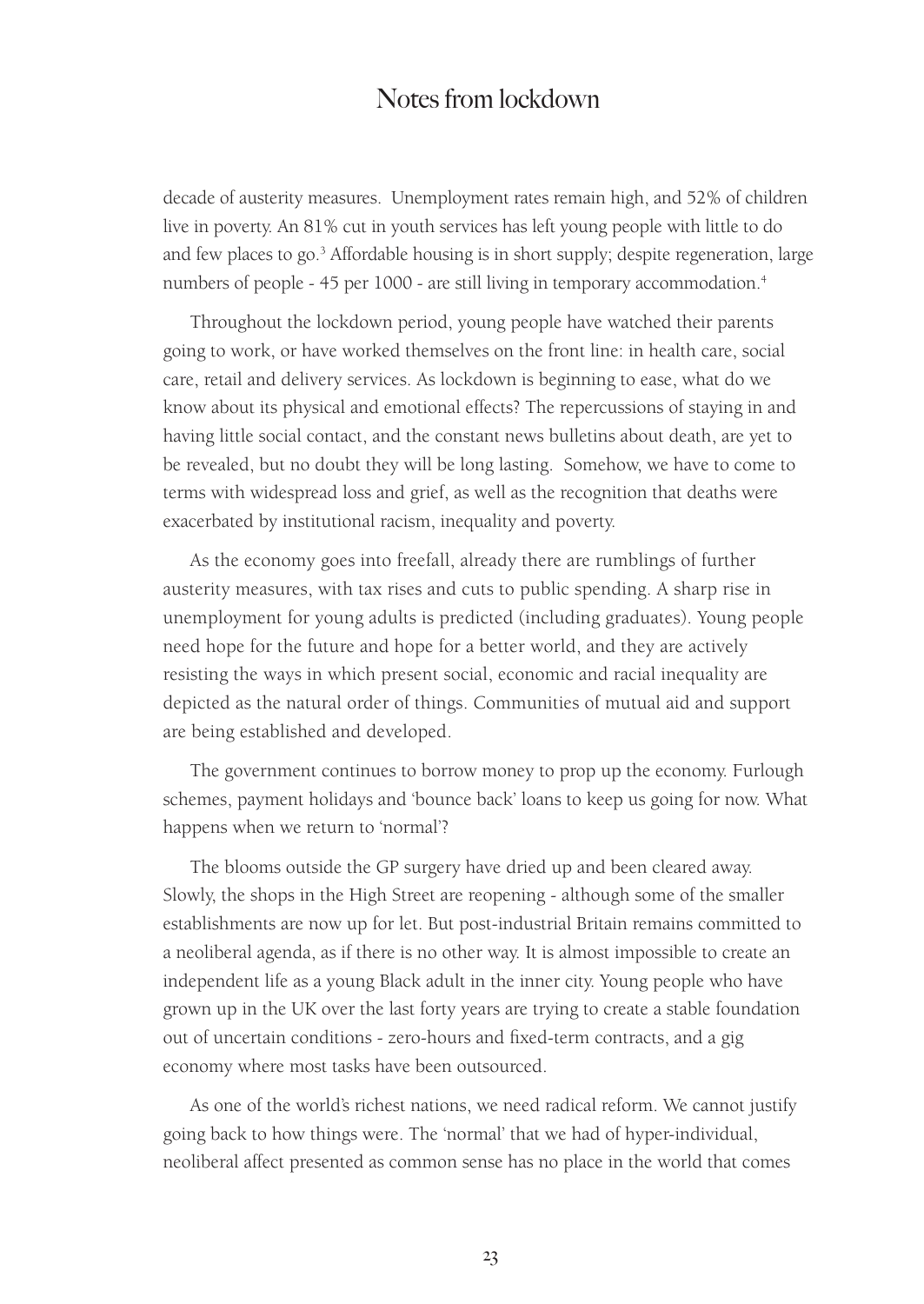after. Public services are not a drain on the economy: they are an investment into a society that needs to strive for fairness and equality.

#### **Notes**

1. https://www.theguardian.com/uk-news/2020/may/01/covid-19-coronavirus-newhamlondon-uk-worst-affected-area.

2. https://www.trustforlondon.org.uk/data/boroughs/newham-poverty-and-inequality-indicators/.

3. https://www.london.gov.uk/press-releases/assembly/unmesh-desai/youth-services-innewham-cut-by-81.

4. https://www.trustforlondon.org.uk/data/boroughs/newham-poverty-and-inequality-indicators/.

# Race and craft in the Covid spotlight

# Karen Patel

fter the UK embarked on lockdown in mid-March, craft and creative<br>organisations had to quickly adjust to the new normal. Crafts Counci<br>UK and Craft Scotland gathered sources of help for makers that inclu<br>midance on financi organisations had to quickly adjust to the new normal. Crafts Council UK and Craft Scotland gathered sources of help for makers that included guidance on financial help available, tips for livestreaming craft and advocating for adequate financial help for makers at all levels. Arts Council England also announced emergency funds for arts organisations and individuals. During a very worrying time, professional makers have been trying to adapt to the new climate, but at the same time craft has never been more popular as a means to pass the time, with TV shows such the BBC's *The Great British Sewing Bee* being moved to a primetime TV slot and attracting around 5 million viewers. Many makers have also been turning their skills to making scrubs for health and care workers, or making and selling novelty cloth masks on Etsy. In Australia, the social studio in Melbourne has managed to save the jobs of all its employees by switching to sewing scrubs for health workers. While many are rightly worried about the future of the cultural industries post-pandemic, in some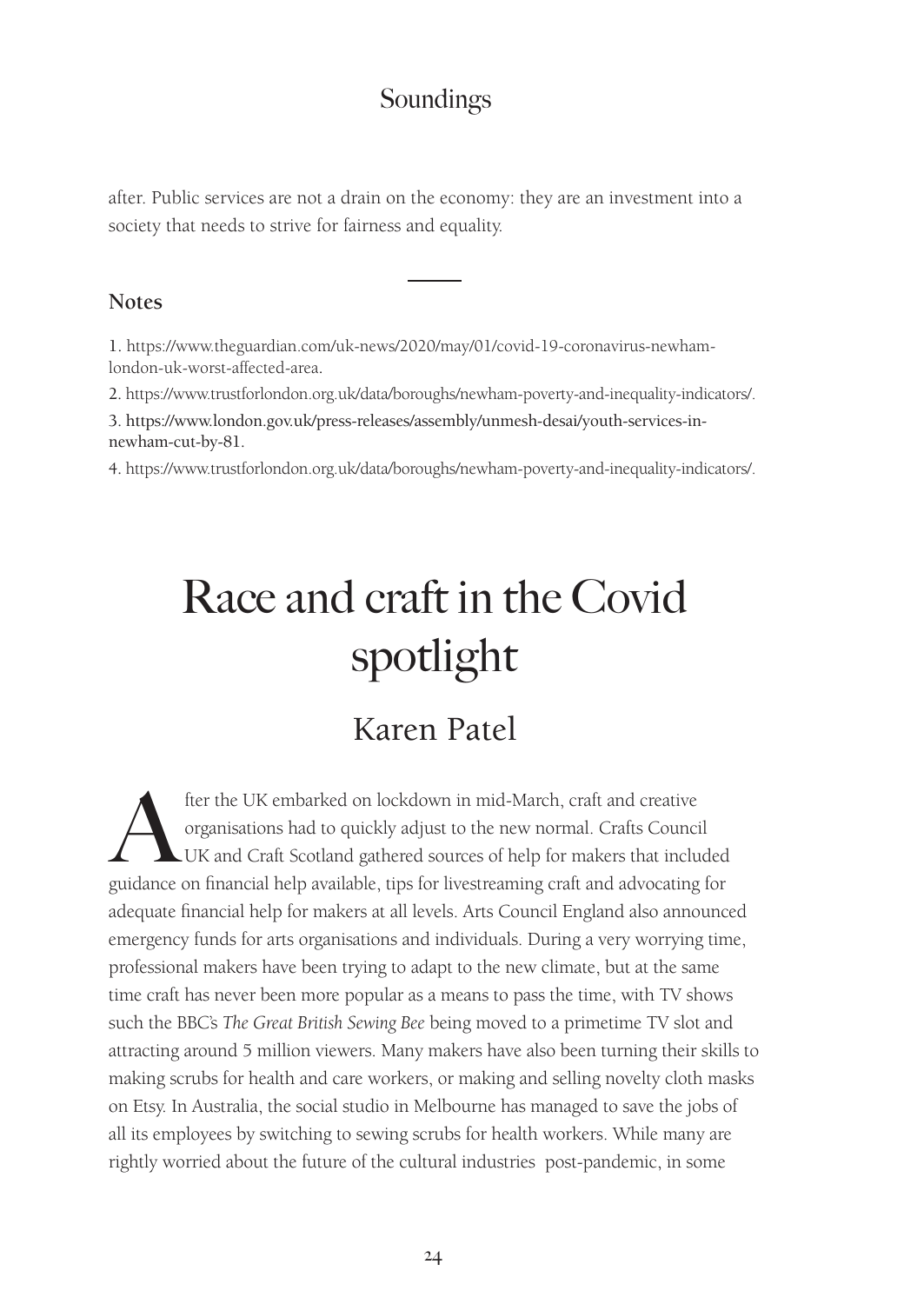areas craft seems to have found a role in the current crisis. But in thinking about all these changes, and what they mean for the future of the professional craft sector, there is an urgent need to address the deep inequalities that exist within it.

#### **Inequalities and racism in craft**

According to the Crafts Council's own most recent figures, the professional craft sector in the UK is dominated by white makers, and that has not improved in the past decade or so.<sup>1</sup> Since 2006, the proportion of makers from Black and Minority Ethnic (BAME) backgrounds in the UK has remained at around 4 per cent, and this lack of change points to a systemic problem in the sector. My AHRC-funded research on supporting diversity in craft (in collaboration with the Crafts Council), suggests that the UK craft sector is far from inclusive, and that some craft spaces are unwelcoming for makers of colour. Some of the makers I have interviewed have told me about incidents of racism at craft fairs, and microaggressions from other makers, customers and suppliers. And some of the makers I have spoken to feel that value judgements about their work are frequently filtered through perceptions about their ethnicity, gender and sometimes class, making it especially difficult for them to build a successful career in craft.

Since January 2019 there have been ongoing debates about racism in knitting on Instagram, and time and again knitters of colour attempting to call out racism and microaggressions have been accused of 'bullying' and (pejoratively!) labelled 'social justice warriors'. In the meantime, in light of the recent increased attention on Black Lives Matter after all the events surrounding the killing of George Floyd in Minneapolis, the Crafts Council, like many other organisations, sought to demonstrate their support for anti-racism by taking part in #BlackOutTuesday. However, this met with a lot of criticism, with makers of colour in the industry highlighting how the Crafts Council's own actions are not inclusive. The Crafts Council have subsequently admitted they need to do much more.

This latest wave of conversation about racism in craft indicates the need for systemic, fundamental change in the sector to address inequalities that are mostly determined by race and class. At the moment, people of colour are doing a lot of the labour of highlighting the need for change and holding organisations accountable. Black makers are again having to go through the exhausting task of looking at empty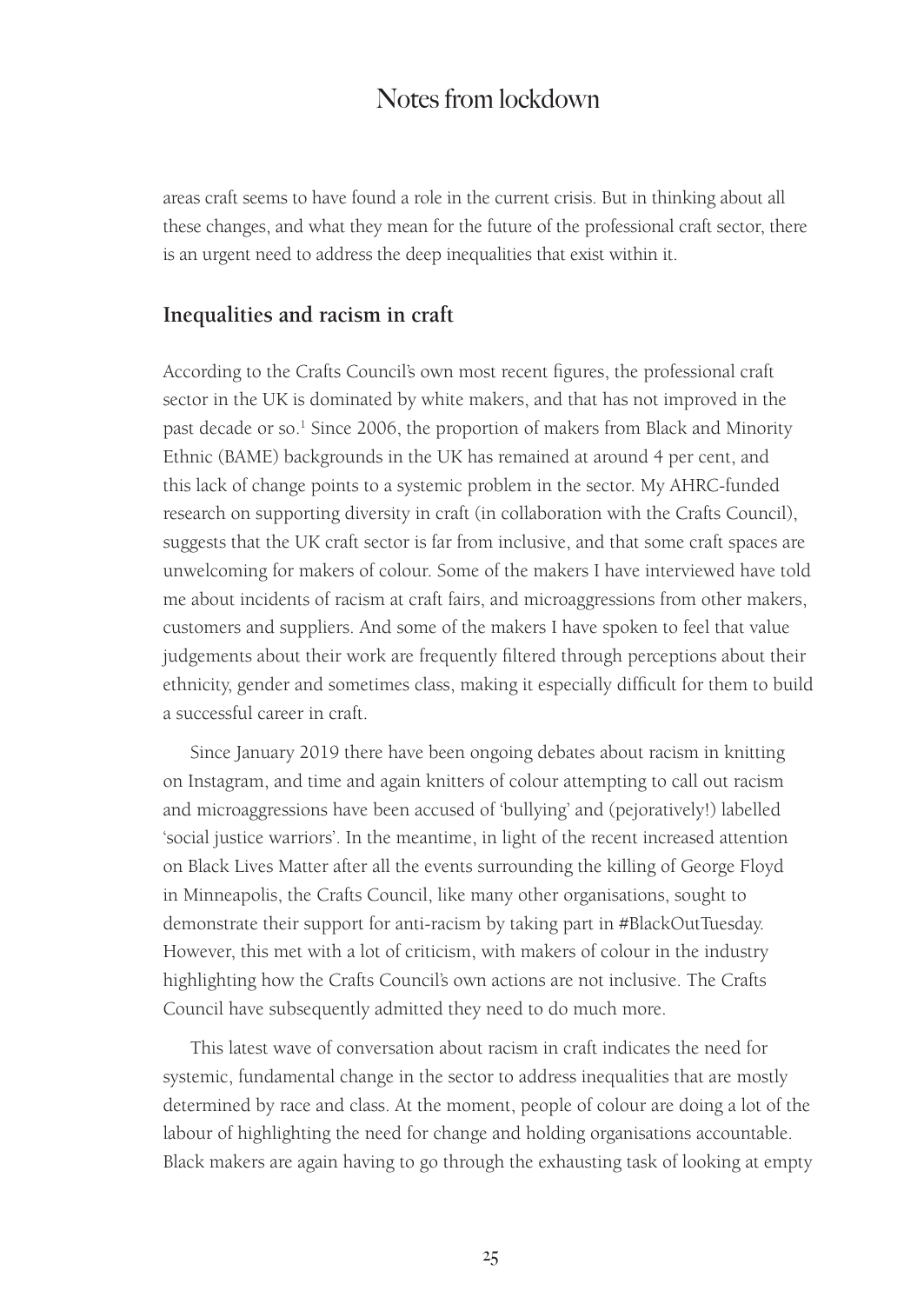statements and more racism online. This can adversely affect their work - some have been voicing their inability to make during such fraught and traumatising times for Black people around the world. All of this will not have the same emotional or mental toll on white makers.

#### **Covid-19 and craft**

The unequal impact of Covid-19 has highlighted the entrenched racial and social inequalities in UK society, and there is a danger that the crisis will only deepen existing inequalities across the board. We are already seeing this in the classed nature of the resurgence in domestic craft, with reports of stores such as John Lewis benefitting from the increased demand for sewing supplies and expensive fabrics. Those fortunate enough to work from home have the time and resources to turn their attention to making and baking, or developing their craft expertise. They can even choose to stay silent about Black Lives Matter and not engage at all with the protests or online conversations. Black makers simply don't have that luxury.

Albeit in different ways, the Covid-19 pandemic and the Black Lives Matter resurgence have both initiated activity around craft. The surge in the popularity of craft has seen many more makers enter the market, contributing to the growth of a sector which seemingly has lower barriers to entry than other creative industries, given how sites such as Etsy and Folksy can provide online shopfronts for makers. But at the same time, through Black Lives Matter, a light is finally being shone on racism in craft in the UK context, and craft organisations seem to be willing to change and listen.<sup>4</sup> In both respects, there is a (tentative) positive outlook for craft in the UK after the crisis.

However, the impact of Covid-19 could make organisations go back to their previous ways of working, in order to bring back a sense of normality and 'safety' as they try to survive the financial and social repercussions of the pandemic. This fear is already being voiced in the theatre sector, as actor and director Kwame Kwei Armah has cautioned:

Recessions and depressions make us smaller, not larger. We become our smaller selves and I fear that the lockdown may contract us, not expand us.<sup>5</sup>

It is crucial that this is not allowed to happen - in craft, or in any cultural industry.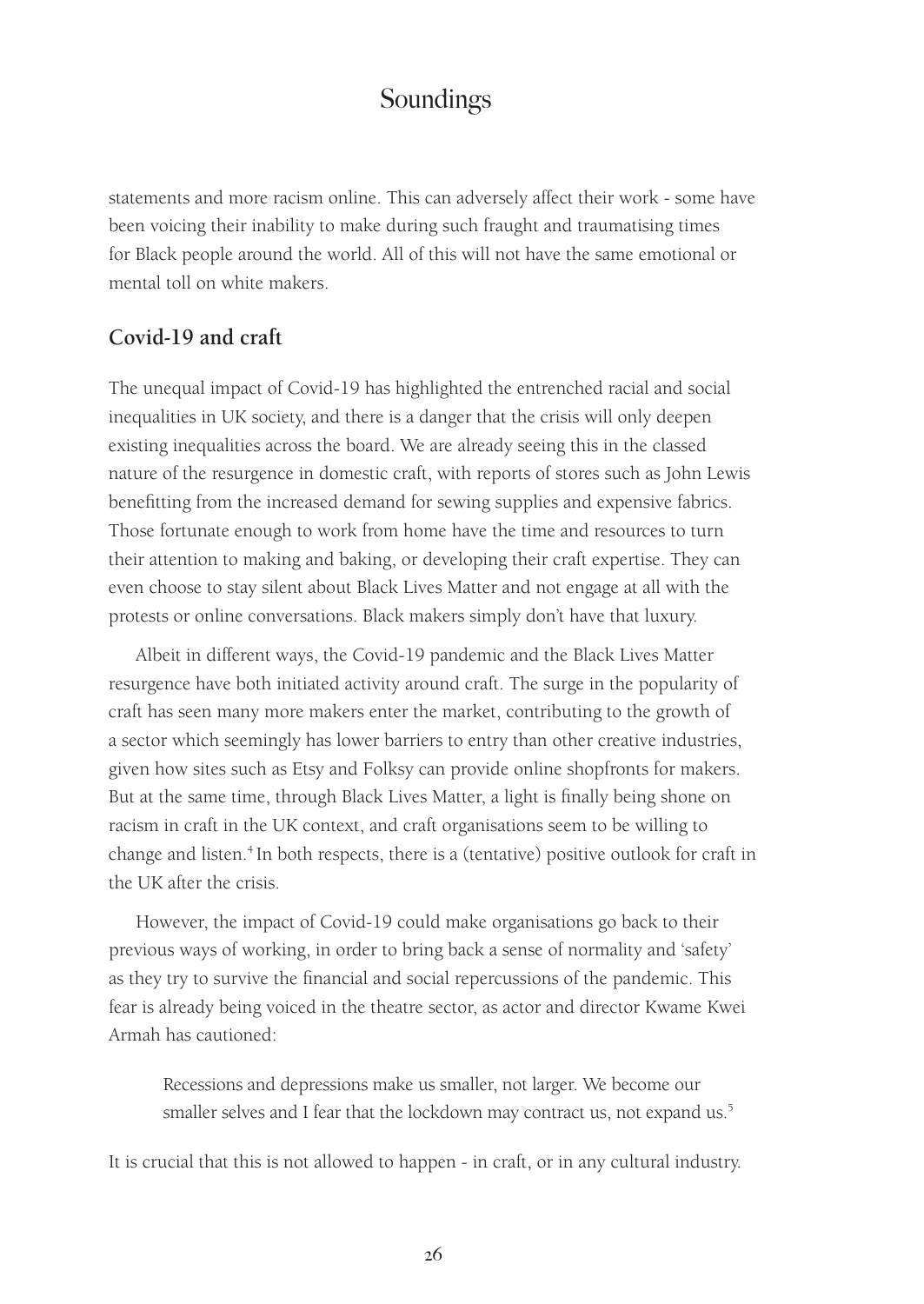#### **Notes**

1. Crafts Council, *The Market for Craft*, 2020.

2. https://www.vox.com/the-goods/2019/2/25/18234950/knitting-racism-instagramstories; and https://www.buzzfeednews.com/article/tanyachen/knitting-microinfluencer-drama-naming-yarn-sjw-terms.

- 3. https://www.instagram.com/blkmakersmatter/.
- 4. https://www.craftscouncil.org.uk/stories.
- 5. https://www.theguardian.com/stage/2020/jun/09/covid-19-theatre-diversity.

# Mutual aid and radical neighbourliness

# Deborah Grayson

In the run-up to the general election last year, my friend Sita Balani wrote a prescient blog about the politics of risk.<sup>1</sup> She was writing about canvassing for the Labour Party, and in particular what it meant for those n the run-up to the general election last year, my friend Sita Balani wrote a prescient blog about the politics of risk.<sup>1</sup> She was writing about canvassing for the Labour Party, and in particular what it meant for those of us rooted in emphasis on 'safer spaces', to engage in the fraught uncertainties of door-knocking. The Covid era has of course added a whole new kind of danger to knocking on strangers' doors, but the central theme of her blog has become even more apparent - that societal risks cannot be addressed within tiny bubbles of the radical left, and that there is an urgent need, as she put it, to seek 'mass social change, not pockets of safety'.

So, we have got busy again, and it seems like everyone I know is now bottomlining a local mutual aid group. Conversations with friends, as we swap notes on WhatsApp etiquette and the best way to pick up prescriptions, have a similar election-time feel of a dispersed but powerfully collective experience. The key difference between now and then is *where* this organising is happening. While last winter we found ourselves travelling in Labour-branded woolly hats to marginal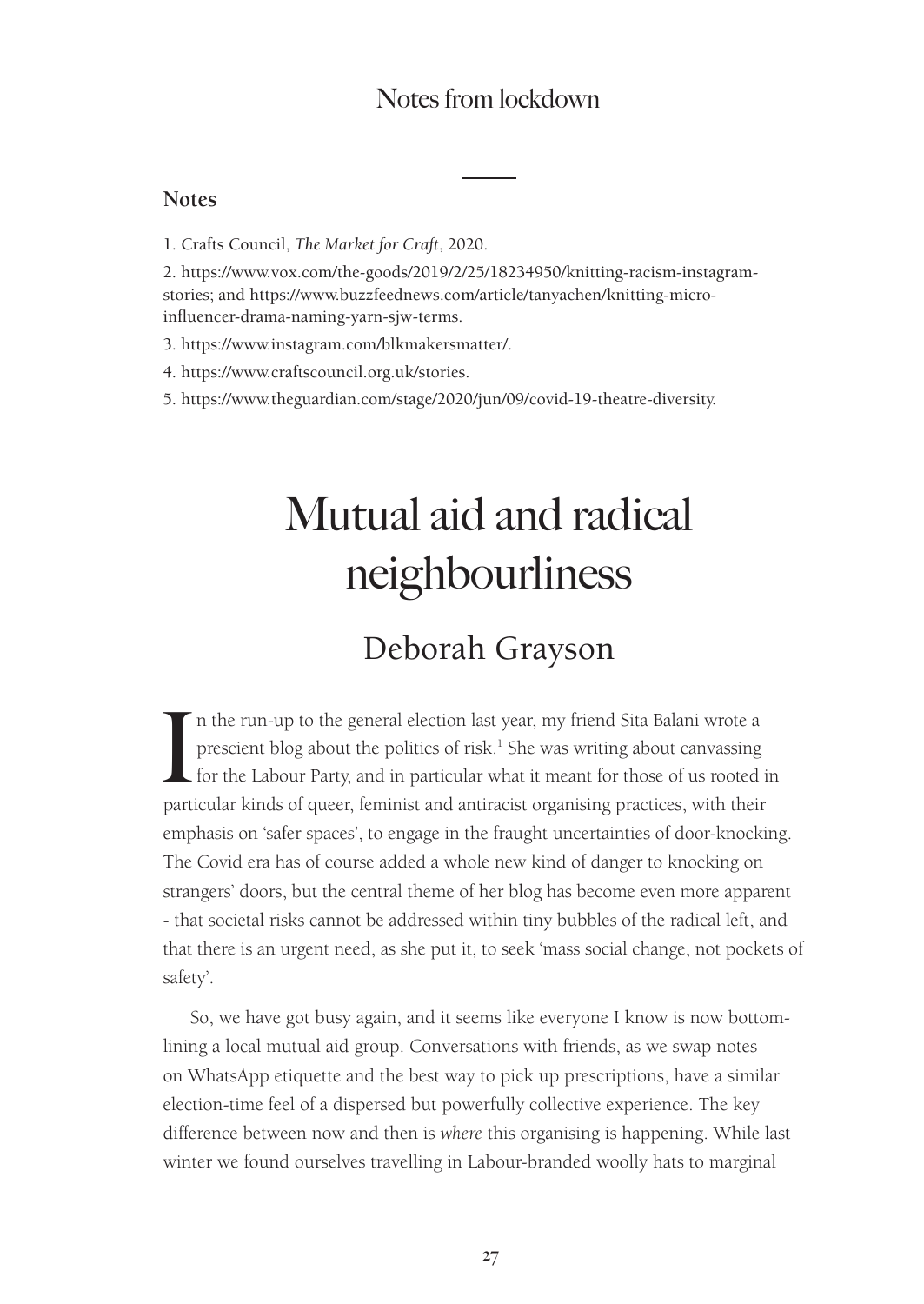seats, the lockdown has forced us to engage in a kind of organising that is arguably even more out of our comfort zones, with our literal, geographical neighbours.

The focus on physical proximity is discomforting on a number of levels. For people who have rarely felt included in any clearly defined 'community', and who are well aware of how the concept is weaponised by the right, it is disconcerting to have to re-centre our relationships around basic material conditions like walking distance. Just *who* we are now apparently in community *with* can feel particularly arbitrary for transient groups and dispersed minorities, whose lives have till now been geared around maintaining relationships with people who cannot consistently be nearby. And there is something worryingly small-c conservative about fixating on forming relationships with people who happen to live on your street, especially when the worst of our curtain-twitching, Neighbourhood Watch-ful impulses are being actively encouraged by the state.<sup>2</sup>

The fact that different political projects could emerge from this groundswell of organising is the source of new opportunities and new risks. These have a different and more mundane flavour to door-knocking, in part because the actions of mutual aid groups are not necessarily being understood as involving a politics (the anarchist roots of the concept of 'mutual aid' having been successfully obscured). Arriving on someone's doorstep and asking them how they are planning to vote invites a possible confrontation precisely because it is unequivocally understood as a political act. Getting together with your neighbours to deliver shopping sits much more in the realm of Big Society-style 'little platoons'; this both provides a meeting point for the different kinds of people who might participate, and runs the risk of avoiding crucial questions about responsibility and power.

My current research project, Policing the Political, has been exploring many of these questions within wider civil society, focusing on how small organisations experience a loss of voice and political agency by constructing oppositional activities as 'political' and therefore illegitimate.<sup>3</sup> Given this, I have obviously been highly interested to see these same dynamics playing out within mutual aid groups. The process of silencing people by categorising certain actions as 'political' was particularly explicit in one WhatsApp group I'm in, when a woman who shared a petition to renationalise the NHS was shut down on the grounds that the group was 'not the place for politics' - although it had been considered uncontroversial to use the platform to encourage people to #clapforcarers on Thursday nights.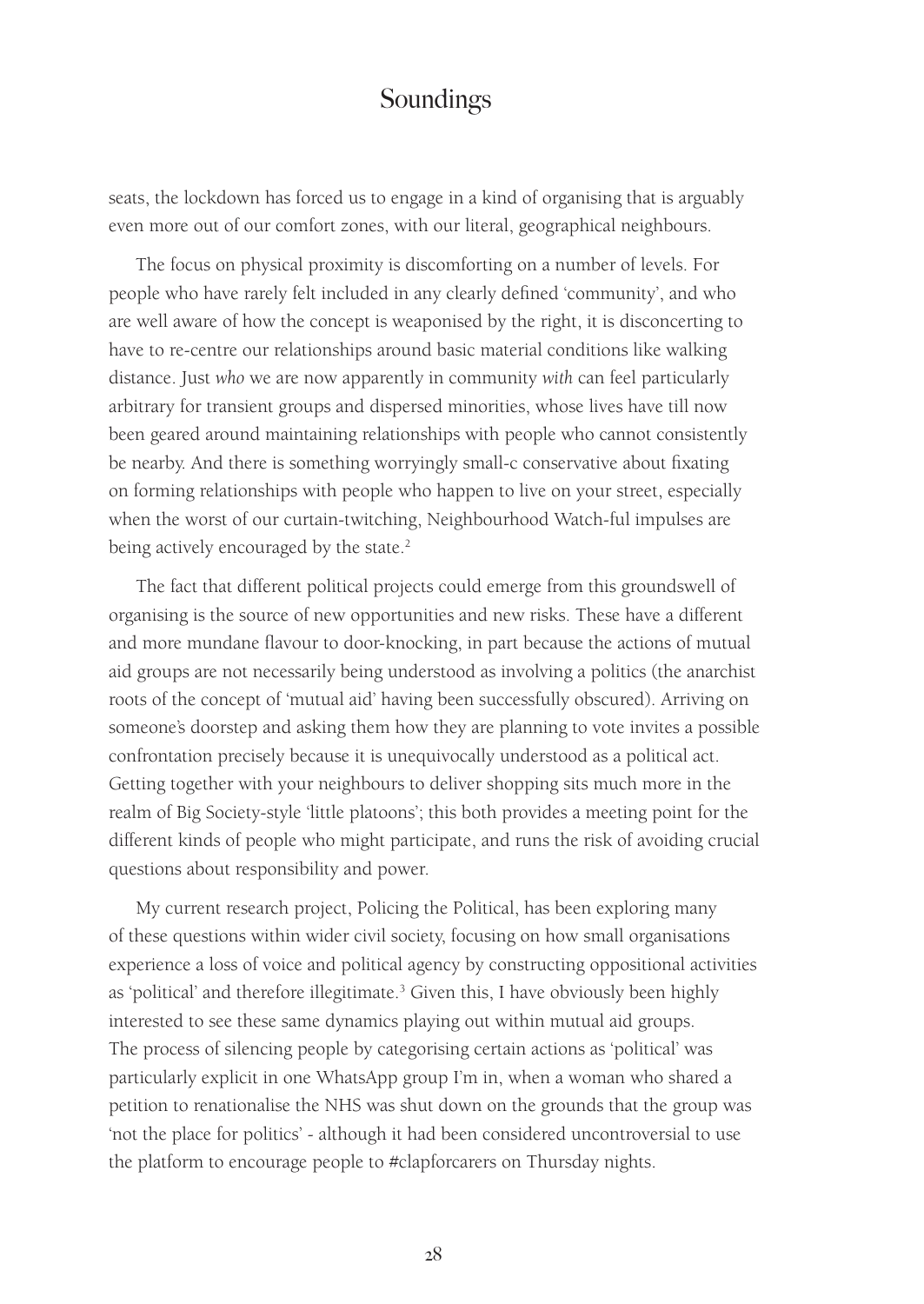More often, the different political positions at play are more coded. A friend tells me about a bust up in her local group over whether to share a poster advising people to think carefully before calling the police, which some members said was 'outside the group's remit', though others felt their objections actually came from not wanting to criticise the state. Politics can also be embedded in processes - I've heard of groups who won't allow people to volunteer without a DBS check, or insisting people give their passport numbers and national insurance numbers to participate. Quite apart from concerns about who might have access to this data, these practices run counter to the whole principle of mutual aid by excluding large numbers of people who are likely to need 'helping' from being able to be a 'helper'.

And yet, this is where we find ourselves - often with no choice but to rely on those who happen to be close by, and very little leeway for other kinds of political action in the current moment. So how can we think about our role in this kind of organising, as people coming to these mutual aid groups with an analysis of how

we have ended up here, and an understanding of the dangers of seeing this crisis in depoliticised terms? One thing we can bring to the table is an understanding that the public health crisis will be followed by a huge social and political crisis as we navigate unprecedented economic turmoil, and the full force of the measures required to reinstate capitalism after it has been demonstrated that it is not only deeply harmful to life, but also optional.

Perhaps one way to think about what we are doing is as a series of stages. Stage 1 we might call 'basic neighbourliness' - at this point we are making connections

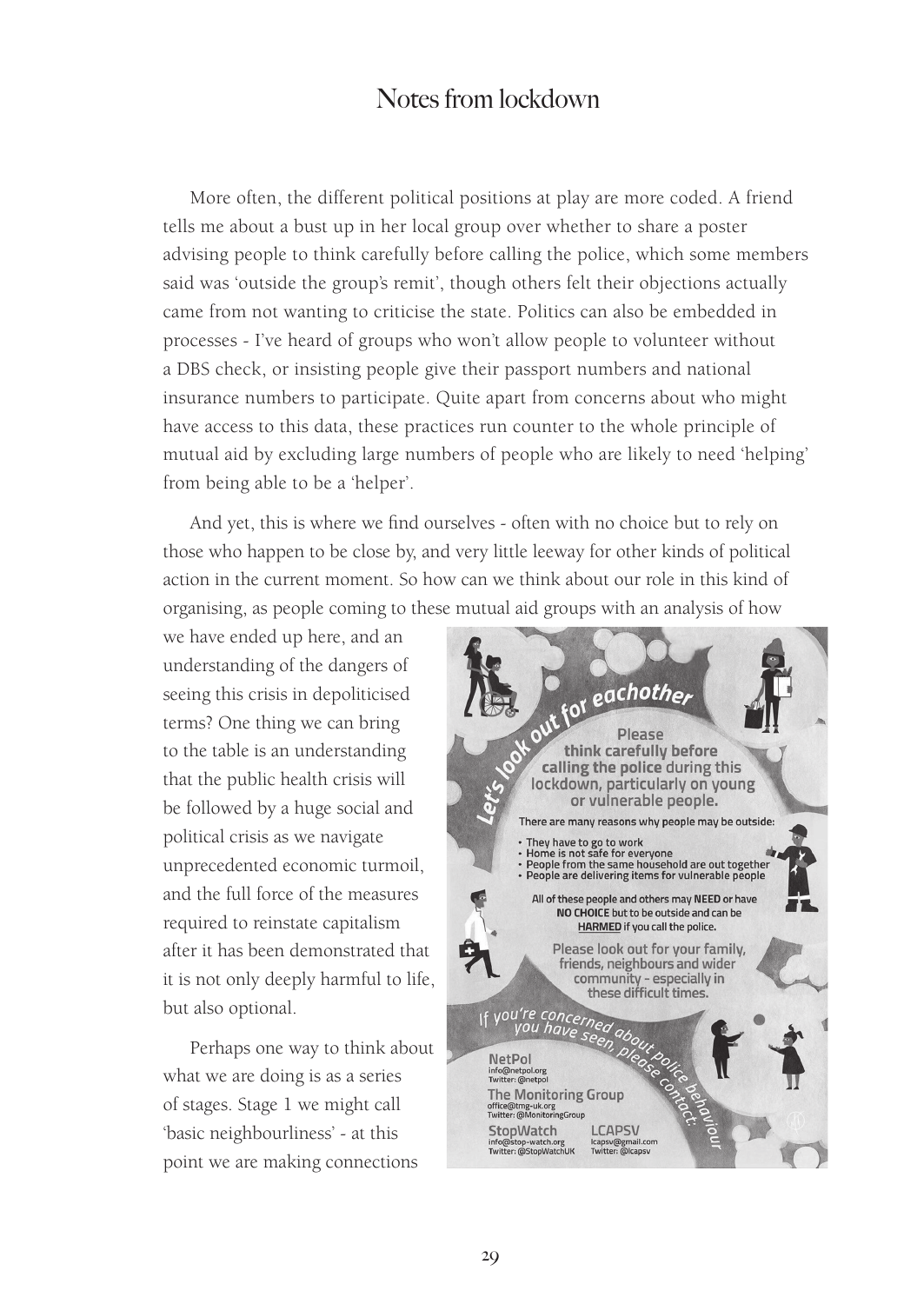and developing a sense of who we might be able to call on in an emergency, and reducing anxiety and helplessness by having a focus for taking action. Stage 2 is when we move on to 'advanced neighbourliness', where we take meaningful action to keep each other sane and well, supplement existing networks of support and try to prevent widespread destitution. Most groups I know of seem to be somewhere between stages 1 and 2, depending on the level of 'neighbourliness' that pre-existed the crisis, and the intensity of current needs.

However, these stages need to be followed by another, stage 3, which could be called something like 'radical neighbourliness'. This will involve engaging with the inequalities that led to certain groups disproportionately dying and becoming destitute, and building meaningful long-term solidarity across lines of power - and between different places - in order to resist oppressive state measures. To get here, we will need to take the opportunities that mutual aid groups provide for having new conversations about policing and borders and precarity and injustice, and to insist that 'neighbourliness' doesn't stop at running errands but encompasses a much deeper process of collective transformation. This will require us to exercise the 'forgotten revolutionary virtue of patience' - and to be willing to build and maintain relationships with people who may never conceive of this as 'political' activity.4 This is the risky, frustrating but necessary work that will challenge and expand our 'pockets of safety', and point towards new ways of living together.

#### *Postscript*

This was written in late April 2020, and rereading it at the beginning of July it's interesting to see how the situation has unfolded. Probably the most striking inaccuracy was my assumption that the public health crisis would to some extent be resolved before the social and political crisis hit, when it now seems that the public health crisis (in England, at least) is going to run on much longer, and the social crisis has already begun. Political differences between mutual aid groups have become much more apparent, with some providing arrestee support for Black Lives Matter demonstrations, while others (like my own) have fizzled out as basic level requests dwindle. But the central point about the discomfort that focusing on geographical proximity brings to certain kinds of activists and organisers is also starting to seem like something we will have to navigate over a longer time period especially if we have a winter lockdown.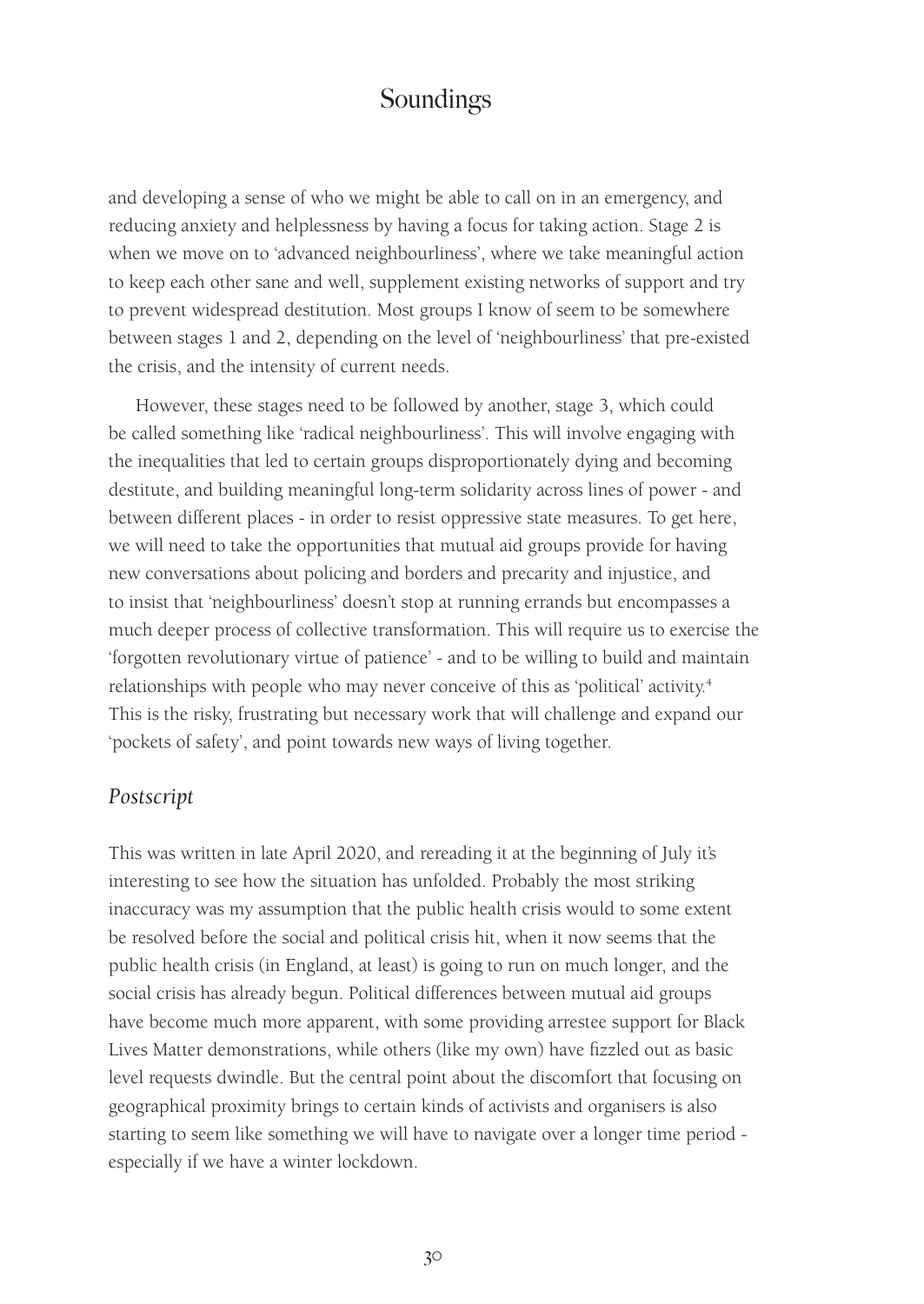#### **Notes**

1. https://www.versobooks.com/blogs/4518-dangerous-spaces.

2. https://www.avonandsomerset.police.uk/report/breach-of-covid-19-restrictions/.

3. https://policingthepolitical.politics.blog/about/.

4. https://freedomnews.org.uk/five-quick-thoughts-on-the-limits-of-covid-19-mutualaid-groups-how-they-might-be-overcome/.

# Pandemic time Alister Wedderburn

very Thursday evening throughout April and May, Britain paused to<br>applaud the people working on the frontlines of our National Health<br>Service. We stood at our front doors, we leaned out of our bedroom<br>windows and we clanne applaud the people working on the frontlines of our National Health Service. We stood at our front doors, we leaned out of our bedroom windows, and we clapped. We clapped a Health Service that has been steadily underfunded by a series of governments that we and our clapping hands voted for. We clapped a Health Service that can't provide its doctors and nurses with adequate protective equipment, that can't test them when they feel sick, and that can't save them when they fall ill and die. We clapped the Health Service's staff, of whom over one in ten are immigrants, even as we demanded that people at our borders be treated with ever-increasing suspicion. The National Health Service is rightfully Britain's most beloved institution, but it is also its least politicised. Our love for the NHS is ultimately what will kill it. We will no doubt clap its corpse.

I am inhabiting the temporality of a dog. For the last fourteen weeks, my time has revolved around meals and once-daily walks. Everything else is mush. Sitting at my laptop in my living room window, I can see neighbours in the tenements opposite, sitting at their laptops in their living room windows. I'm not getting much work done, but my performances of professionalism do at least give some sort of glutinous, doughy structure to days that would otherwise be without form. I wonder if my neighbours are enacting similar performances beneath the proscenia of their window-frames. Maybe they're occupying that imagined state of manic productivity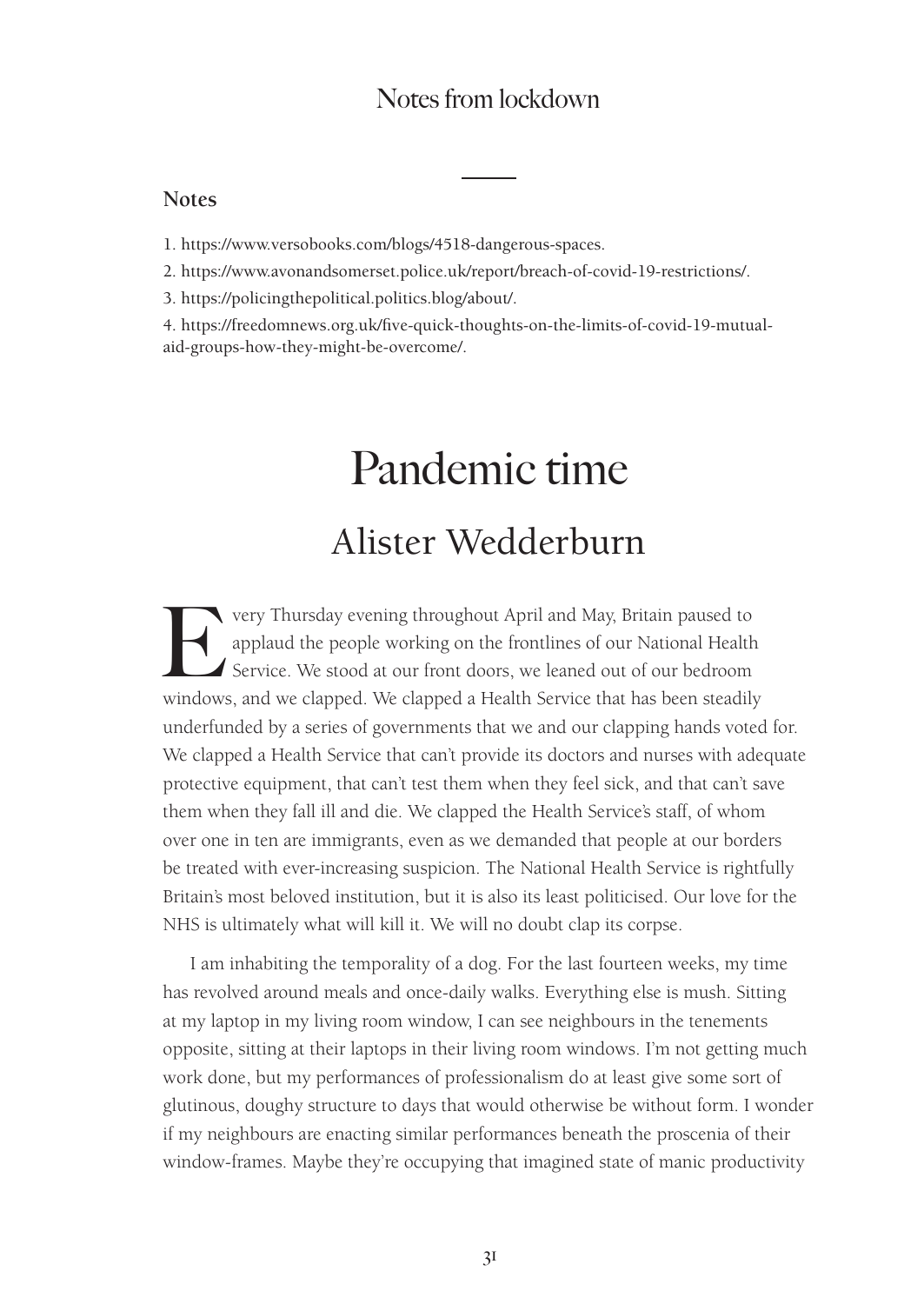against which I am constantly measuring myself?

The rhythms of everyday life have been altered over the last few months for all of us, but not to the same extent, and not in the same way. It's hard to reconcile the unbounded shapelessness of my life at the moment with the furious hyper-urgency faced by medical professionals, or with the chaotic and uncertain horror the sick and their families must now be navigating. As a childless university lecturer, I am similarly insulated from the gnawing anxieties of unemployment or eviction, and from the frantic plate-spinning suddenly required of parents, carers and many others. These vast disparities bring the temporal dimensions of pandemic politics into sharp focus. I am finding it impossible to think about the virus - its epidemiology, its economic and social effects, and the measures taken to contain it - without considering its impact on people's perceptions and experiences of time.

I took part in the NHS clap until the end, but after a few weeks the occasion came to feel like a hollow act of self-gratification: a complacent wave breaking across a howling, burning shore. Notions like 'Thursday' and '8pm' belong to another time: a time defined by the rhythms of work and leisure, week and weekend, and by academic and religious calendars. Their invocation at a time of crisis feels quaint, which is no doubt part of the reason why they have been invoked so urgently. To do something together, at a defined hour, is briefly to re-enact the tempo and cadence of a time we left behind several months and many thousands of deaths ago. This is understandably comforting - but is it also enervating? Might a collective desire to return to normal obscure the pervasive injustices that structure 'normality' for so many, or blind us to the opportunities for social transformation that our present moment presents?

There remains a commonly held assumption that social and professional patterns will at some point begin to re-establish themselves. Let's go for a drink once this is all over, my friend idly messages - though what 'this' is exactly, and what it being 'over' could possibly mean in the context of a five-figure national death figure and a global recession is anyone's guess.

But a much more pressing question than when we might be able to go back to 'normal' is whether such a return is desirable or even possible. If not, then one must also ask what changes might be achievable in a post-pandemic world, and how one might go about enacting them. The temporary breakdown of capitalist routine clearly presents opportunities to explore alternative configurations of solidarity and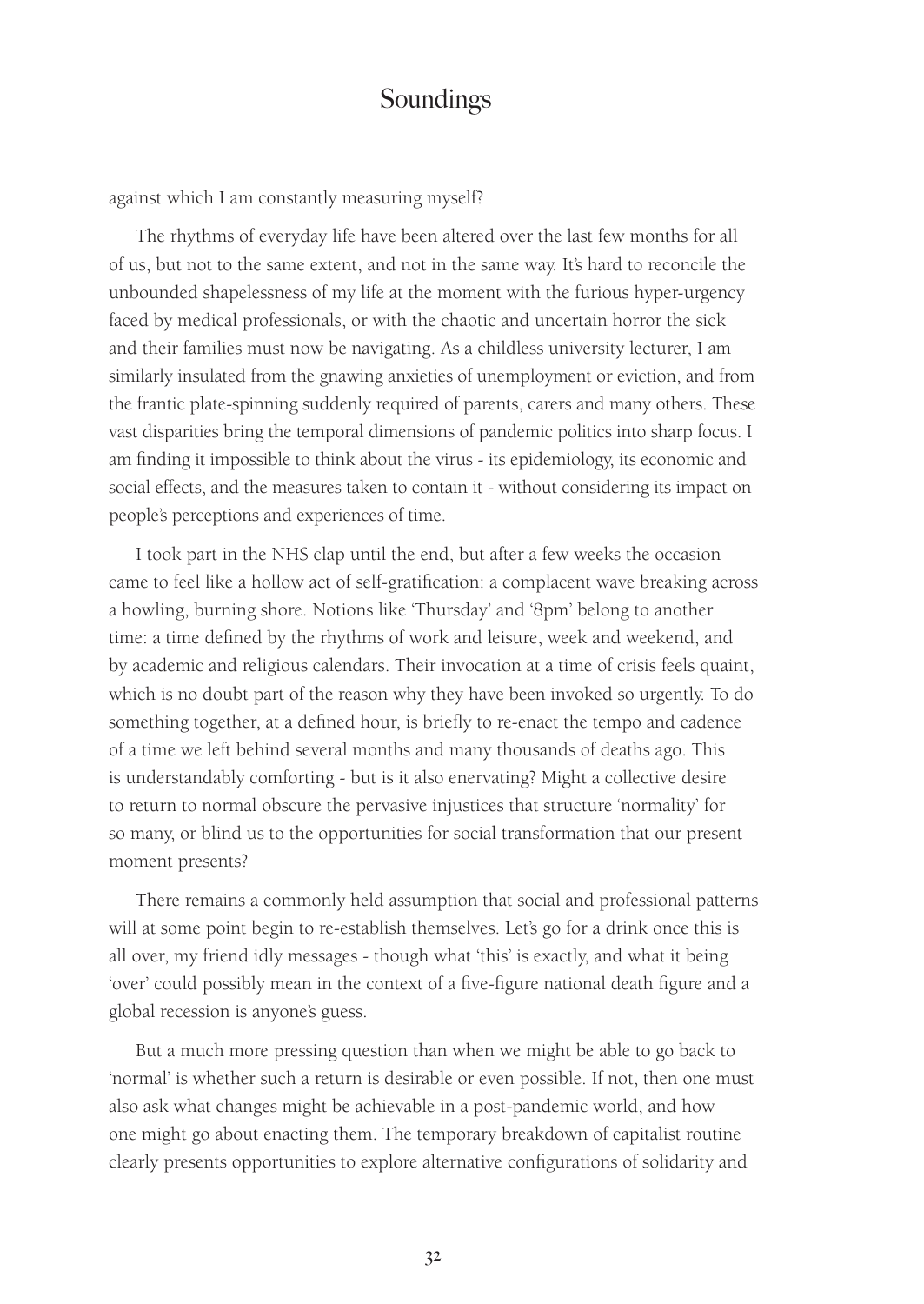rhythms of social living - opportunities that the Black Lives Matter movement are grasping brilliantly and inspiringly.

But these questions are not the preserve of the left, of course. The changes in work patterns we have been experiencing may also open the door to the expansion of neoliberal modes of governmentality and the erosion of hard-won workplace rights. In his book *24/7*, Jonathan Crary writes of capital's ongoing battle with time: it has in its sights people's partitioning of time into seconds, hours, days and weeks; the demarcations we ordain between day and night, weekday and weekend, clocked-on and clocked-off; and the allowances made for infirmities like sickness or even sleep.<sup>1</sup> The logical endpoint of the neoliberal fever dream is, for Crary, the total abolition of these and all other differentiations, facilitating 'a generalized inscription of human life into duration without breaks, defined by a principle of continuous functioning'. This is the textureless omnipresent of 24/7: 'a time without time, a time extracted from any material or identifiable demarcations, a time without sequence or recurrence … an unalterable permanence composed of incessant, frictionless operations'.

The pandemic has hardly brought about incessant or frictionless activity: on the contrary, the economy has largely ground to a halt. Yet the shutdown has enabled or accelerated the radical reorganisation of what Crary calls 'human time' in ways that would have been unthinkable just a month or two ago. Given that nine million jobs are on furlough at the time of writing, with another three million people unemployed, it seems improbable that pre-pandemic rhythms of social life will effortlessly re-establish themselves after the re-opening of shops and offices. If market capitalism demands the flattening of human time into a featureless 24/7, then the lockdown is less a rod in its wheels than an unprecedented opportunity to restructure the conditions and meanings of social and professional life.

The most obvious lockdown-induced concession that many of us are making towards 24/7 time can be summed up by a single buzzword: 'flexibility'. Flexibility is already a central tenet of the zero-hours and gig labour markets, sold to workers as a guarantee of independence and choice; as a way of configuring one's life in accordance with one's desires. As anyone who has ever done a 'flexible' job knows, however, the unharnessing of labour from defined hours of labouring serves merely to allow work (or the spectre of work) to seep into every nook and cranny of one's consciousness. Under conditions of such uncertainty and insecurity, planning for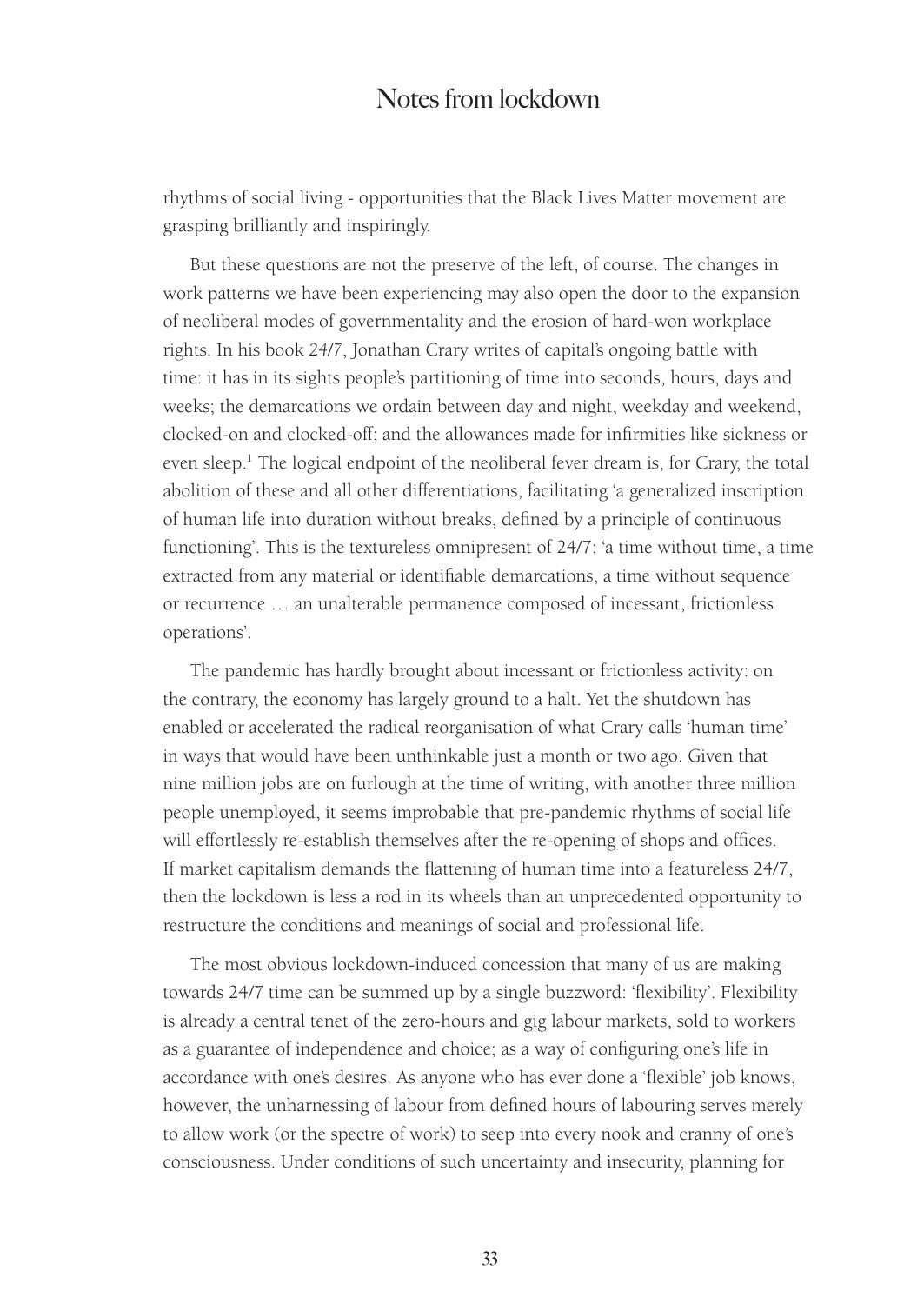the future becomes impossible. 'Flexible' workers must instead organise their lives according to the demands of the 24/7 continuous present.

Zero hours contracts and gig work will no doubt continue to proliferate as lockdown loosens: if Johnson's government has an ideological imperative with respect to work, it is flexibility. 'Every generation wants their own version of #freedom to shape their own lives. This is about #choice #destiny', Liz Truss tweeted in 2018. 'This generation are #Uber-riding #Airbnb-ing #Deliveroo-eating #freedomfighters'. Johnson's vision of a post-Brexit 'Singapore-on-Sea' is largely about expanding these very same 'freedoms' - his utopia is a city-state that is maintained and sustained by a migrant underclass who perform piecemeal labour for day rates and live in desperately overcrowded conditions. This is flexibility's endgame.

Among the more securely employed, lockdown has demanded a move towards more flexible working patterns. The consequences of widespread working from home have been predictable: gendered imbalances of household labour have worsened, for example, with burdens of childcare, home-schooling and housekeeping falling disproportionately on women's shoulders. Work is now woven into the rhythms of many people's domestic lives, making demands on personal time, personal space and personal relationships. Mark Fisher's memorable equivalence between 'working from home [and] homing from work' comes to mind. These changes are certain to endure, to some extent at least. Some companies have already expressed interest in slimming down their workspaces, or doing away altogether with the inconvenience of paying for one.<sup>2</sup>

The upshot of all this in my industry is that already-casualised labour is being laid off, while more secure staff (myself included) are being told to become more flexible in order to pick up their slack. If the mantra of 'choice' has driven neoliberal programmes of consumption, then the mantra of 'flexibility' has driven its reconfiguration of labour. The virus provides an opportunity to expand and entrench these changes. After the pandemic, we may find that the temporal demarcations and partitions through which a life that includes more than labour is thinkable prove impossible fully to rebuild.

Yet for all these dangers, and for all the destruction to life and livelihood that the virus has already wrought, its dissolution of established patterns and routines also presents political opportunities - and Black Lives Matter activists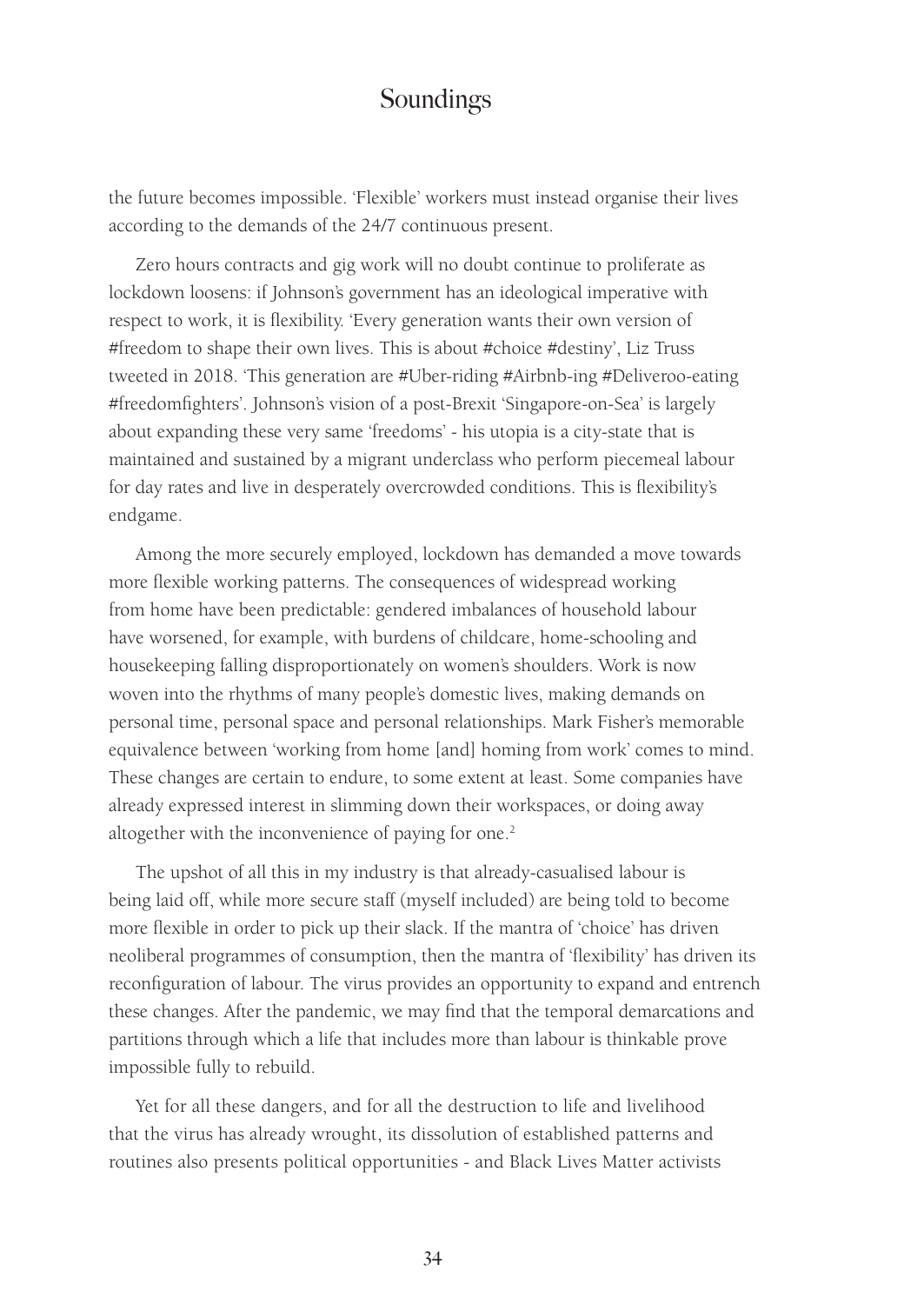across the globe have not been slow to seize them. Bafflingly, the relationship of the current protests to the pandemic has barely been discussed. However, it is surely not entirely a coincidence that the two have emerged in concert. The pandemic has brought the basic, brutal facts of systemic racism into stark relief: the virus is disproportionately killing people of colour, for reasons that reflect our society's pervasive and racist inequalities in employment, education, healthcare, and housing. Yet it also seems reasonable to ask whether there might be some connection between pandemic time and protest time. These broad global coalitions are being built in a context of mass unemployment and furlough and in relation to the breakdown of everyday routines of social reproduction. They are also being produced by people around the world finding themselves with more time with which to think, plot, gather and organise, in ways which build on earlier organising traditions to fight longstanding grievances.

These connections will no doubt be traced by sociologists in the months and years to come. In the meantime, it is enough to note that a profoundly forwardlooking politics has found a global voice at precisely the same moment that the temporal configurations structuring our everyday lives have dissolved. The protests seen in Minneapolis, London and around the world are making radical demands for social change based on an informed appraisal of the historical forces and trajectories through which present social formations have been brought into being. In so doing, they are refusing the temptations of nostalgia, they are refusing any sort of 'return to normal', and they are refusing 24/7's ahistorical omnipresent. Whether by accident or design, the Black Lives Matter movement's powerful call for social transformation also conveys a decisive rejection of pandemic time.

#### **Notes**

1. Jonathan Crary: *24/7: Late Capitalism and the End of Sleep*. London: Verso, 2013 2. https://uk.reuters.com/article/uk-barclays-results-offices/barclays-ceo-says-putting-7000-people-in-a-building-may-be-thing-of-the-past-idUKKCN22B101.

#### **Contributors**

**Nira Yuval-Davis** is Professor Emeritus and Honorary Co-Director of the research centre on Migration, Refugees and Belonging (CMRB): https://www.uel.ac.uk/